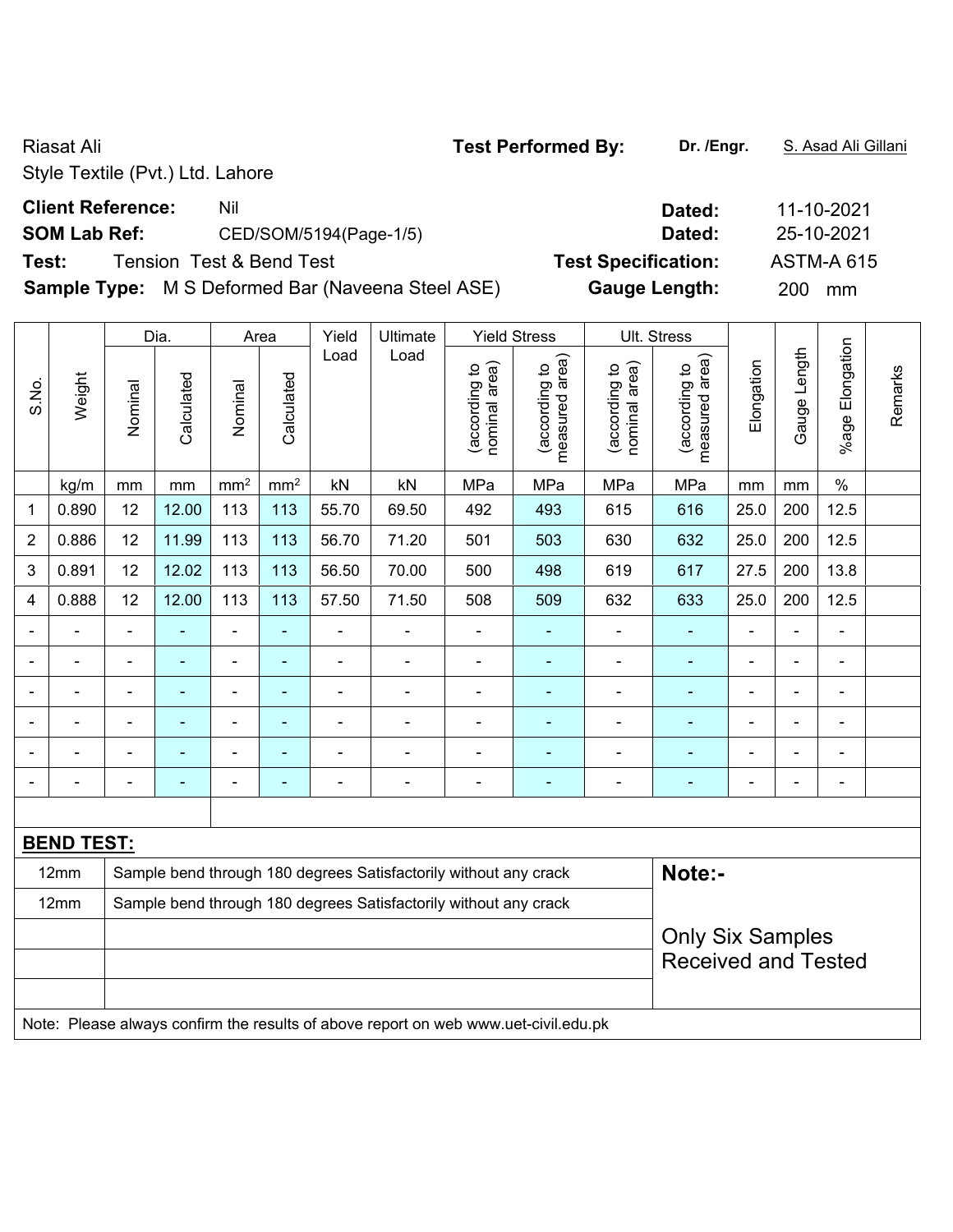# **Client Reference:** Nil Nil 2021

# **SOM Lab Ref:** CED/SOM/5194(Page-2/5) **Dated:** 25-10-2021

**Test:** Tension Test & Bend Test **Test Specification:** ASTM-A 615

**Sample Type:** M S Deformed Bar (FF Steel ASE) **Gauge Length:** 200 mm

|                          |                   |                | Dia.           | Area            |                 | Yield          | Ultimate                                                                            |                                | <b>Yield Stress</b>             |                                | Ult. Stress                     |                          |                |                          |         |
|--------------------------|-------------------|----------------|----------------|-----------------|-----------------|----------------|-------------------------------------------------------------------------------------|--------------------------------|---------------------------------|--------------------------------|---------------------------------|--------------------------|----------------|--------------------------|---------|
| S.No.                    | Weight            | Nominal        | Calculated     | Nominal         | Calculated      | Load           | Load                                                                                | nominal area)<br>(according to | measured area)<br>(according to | nominal area)<br>(according to | measured area)<br>(according to | Elongation               | Gauge Length   | %age Elongation          | Remarks |
|                          | kg/m              | mm             | mm             | mm <sup>2</sup> | mm <sup>2</sup> | kN             | kN                                                                                  | MPa                            | MPa                             | MPa                            | MPa                             | mm                       | mm             | $\%$                     |         |
| 1                        | 2.394             | 20             | 19.71          | 314             | 305             | 147.20         | 198.20                                                                              | 469                            | 483                             | 631                            | 650                             | 37.5                     | 200            | 18.8                     |         |
| $\overline{2}$           | 2.453             | 20             | 19.95          | 314             | 313             | 147.20         | 200.70                                                                              | 469                            | 471                             | 639                            | 643                             | 35.0                     | 200            | 17.5                     |         |
| 3                        | 2.376             | 20             | 19.63          | 314             | 303             | 160.20         | 209.70                                                                              | 510                            | 530                             | 667                            | 693                             | 32.5                     | 200            | 16.3                     |         |
| 4                        | 2.427             | 20             | 19.84          | 314             | 309             | 157.20         | 205.70                                                                              | 500                            | 509                             | 655                            | 666                             | 35.0                     | 200            | 17.5                     |         |
|                          |                   | $\blacksquare$ | $\blacksquare$ | $\blacksquare$  | ä,              | $\blacksquare$ | ä,                                                                                  | $\blacksquare$                 | ÷                               | $\blacksquare$                 | $\blacksquare$                  | $\blacksquare$           | $\blacksquare$ | $\blacksquare$           |         |
|                          |                   | $\blacksquare$ | ä,             | $\blacksquare$  | ٠               | $\blacksquare$ | $\blacksquare$                                                                      | $\blacksquare$                 | ÷                               | ÷                              | $\blacksquare$                  | $\overline{\phantom{a}}$ | $\blacksquare$ | $\blacksquare$           |         |
| $\overline{\phantom{0}}$ | $\blacksquare$    | $\blacksquare$ | $\blacksquare$ | $\blacksquare$  | ÷               | ÷,             | $\overline{\phantom{a}}$                                                            | $\blacksquare$                 | ÷                               | ä,                             | $\blacksquare$                  | $\blacksquare$           | ä,             | $\blacksquare$           |         |
|                          | $\overline{a}$    | $\blacksquare$ | $\blacksquare$ | $\frac{1}{2}$   | ä,              | ÷,             | ÷                                                                                   | ä,                             | ÷                               | ÷                              | ÷                               | $\blacksquare$           | $\blacksquare$ | $\blacksquare$           |         |
|                          |                   |                | ä,             | $\blacksquare$  | ۰               | ÷              | ä,                                                                                  | L,                             | ä,                              | ÷                              | ÷                               | $\blacksquare$           | L              | $\blacksquare$           |         |
|                          |                   | $\blacksquare$ | -              | ۰               | ۰               | ۰              | ٠                                                                                   | $\blacksquare$                 | $\overline{a}$                  |                                | $\overline{\phantom{a}}$        | Ē,                       | $\blacksquare$ | $\overline{\phantom{a}}$ |         |
|                          |                   |                |                |                 |                 |                |                                                                                     |                                |                                 |                                |                                 |                          |                |                          |         |
|                          | <b>BEND TEST:</b> |                |                |                 |                 |                |                                                                                     |                                |                                 |                                |                                 |                          |                |                          |         |
|                          | 20mm              |                |                |                 |                 |                | Sample bend through 180 degrees Satisfactorily without any crack                    |                                |                                 |                                | Note:-                          |                          |                |                          |         |
|                          | 20mm              |                |                |                 |                 |                | Sample bend through 180 degrees Satisfactorily without any crack                    |                                |                                 |                                |                                 |                          |                |                          |         |
|                          |                   |                |                |                 |                 |                |                                                                                     |                                |                                 |                                | <b>Only Six Samples</b>         |                          |                |                          |         |
|                          |                   |                |                |                 |                 |                |                                                                                     |                                |                                 |                                | <b>Received and Tested</b>      |                          |                |                          |         |
|                          |                   |                |                |                 |                 |                |                                                                                     |                                |                                 |                                |                                 |                          |                |                          |         |
|                          |                   |                |                |                 |                 |                | Note: Please always confirm the results of above report on web www.uet-civil.edu.pk |                                |                                 |                                |                                 |                          |                |                          |         |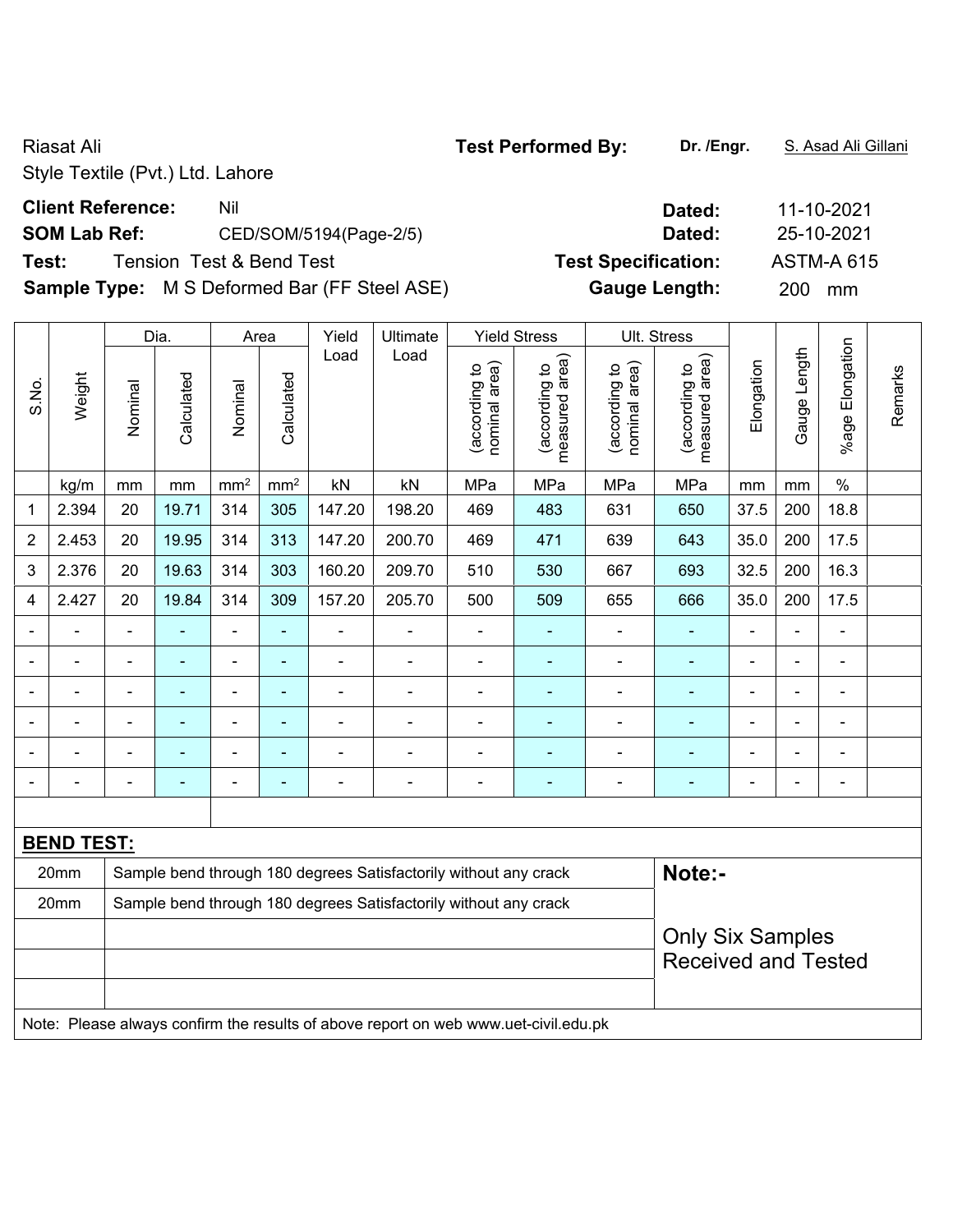**Test:** Tension Test & Bend Test **Test Specification:** ASTM-A 615

**Sample Type:** M S Deformed Bar (Mughal Steel ASE) **Gauge Length:** 200 mm

|                |                   |         | Dia.       |                              | Area            | Yield  | Ultimate                                                                            |                                | <b>Yield Stress</b>             |                                | Ult. Stress                     |                |                |                      |         |
|----------------|-------------------|---------|------------|------------------------------|-----------------|--------|-------------------------------------------------------------------------------------|--------------------------------|---------------------------------|--------------------------------|---------------------------------|----------------|----------------|----------------------|---------|
| S.No.          | Weight            | Nominal | Calculated | Nominal                      | Calculated      | Load   | Load                                                                                | nominal area)<br>(according to | (according to<br>measured area) | nominal area)<br>(according to | (according to<br>measured area) | Elongation     | Gauge Length   | Elongation<br>%age I | Remarks |
|                | kg/m              | mm      | mm         | mm <sup>2</sup>              | mm <sup>2</sup> | kN     | kN                                                                                  | MPa                            | MPa                             | MPa                            | MPa                             | mm             | mm             | $\%$                 |         |
| 1              | 3.931             | 25      | 25.26      | 491                          | 501             | 267.20 | 362.20                                                                              | 544                            | 534                             | 738                            | 723                             | 35.0           | 200            | 17.5                 |         |
| 2              | 3.923             | 25      | 25.23      | 491                          | 500             | 268.20 | 362.50                                                                              | 546                            | 537                             | 738                            | 726                             | 37.5           | 200            | 18.8                 |         |
| 3              | 3.946             | 25      | 25.30      | 491                          | 503             | 263.50 | 358.20                                                                              | 537                            | 525                             | 730                            | 713                             | 35.0           | 200            | 17.5                 |         |
| 4              | 3.998             | 25      | 25.47      | 491                          | 509             | 270.50 | 340.20                                                                              | 551                            | 532                             | 693                            | 668                             | 32.5           | 200            | 16.3                 |         |
| 5              | 2.512             | 20      | 20.18      | 314                          | 320             | 159.50 | 208.00                                                                              | 508                            | 499                             | 662                            | 651                             | 32.5           | 200            | 16.3                 |         |
| 6              | 2.483             | 20      | 20.07      | 314                          | 316             | 160.20 | 207.00                                                                              | 510                            | 507                             | 659                            | 655                             | 35.0           | 200            | 17.5                 |         |
| $\overline{7}$ | 2.479             | 20      | 20.05      | 314                          | 316             | 161.20 | 207.50                                                                              | 513                            | 511                             | 660                            | 658                             | 32.5           | 200            | 16.3                 |         |
| 8              | 2.496             | 20      | 20.12      | 314                          | 318             | 159.70 | 209.00                                                                              | 508                            | 503                             | 665                            | 658                             | 32.5           | 200            | 16.3                 |         |
|                |                   |         |            | $\blacksquare$               |                 | ÷      |                                                                                     | $\blacksquare$                 | $\blacksquare$                  | ۰                              |                                 |                |                |                      |         |
|                |                   |         |            | $\qquad \qquad \blacksquare$ | ۰               | -      | ÷                                                                                   | $\blacksquare$                 | ٠                               | ÷                              | ۰                               | $\blacksquare$ | $\blacksquare$ | $\blacksquare$       |         |
|                |                   |         |            |                              |                 |        |                                                                                     |                                |                                 |                                |                                 |                |                |                      |         |
|                | <b>BEND TEST:</b> |         |            |                              |                 |        |                                                                                     |                                |                                 |                                |                                 |                |                |                      |         |
|                | 25mm              |         |            |                              |                 |        | Sample bend through 180 degrees Satisfactorily without any crack                    |                                |                                 |                                | Note:-                          |                |                |                      |         |
|                | 25mm              |         |            |                              |                 |        | Sample bend through 180 degrees Satisfactorily without any crack                    |                                |                                 |                                |                                 |                |                |                      |         |
|                | 20mm              |         |            |                              |                 |        | Sample bend through 180 degrees Satisfactorily without any crack                    |                                |                                 |                                | <b>Only Twelve Samples</b>      |                |                |                      |         |
|                | 20mm              |         |            |                              |                 |        | Sample bend through 180 degrees Satisfactorily without any crack                    |                                |                                 |                                | <b>Received and Tested</b>      |                |                |                      |         |
|                |                   |         |            |                              |                 |        |                                                                                     |                                |                                 |                                |                                 |                |                |                      |         |
|                |                   |         |            |                              |                 |        | Note: Please always confirm the results of above report on web www.uet-civil.edu.pk |                                |                                 |                                |                                 |                |                |                      |         |

# **Client Reference:** Nil Nil 2021 **SOM Lab Ref:** CED/SOM/5194(Page-3(a)/5) **Dated:** 25-10-2021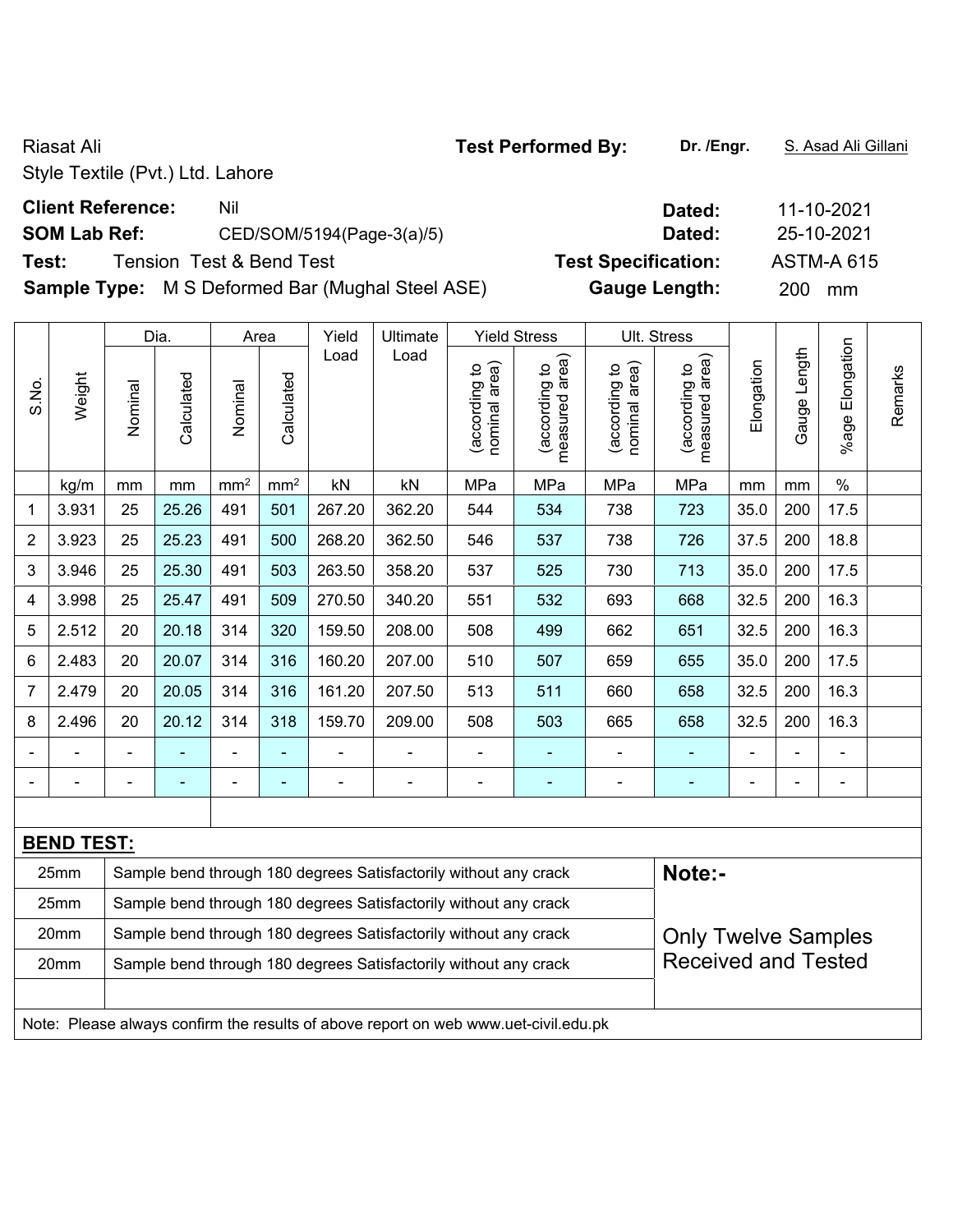# **Client Reference:** Nil Nil 2021

### **SOM Lab Ref:** CED/SOM/5194(Page-3(b)/5) **Dated:** 25-10-2021

# **Test:** Tension Test & Bend Test **Test Specification:** ASTM-A 615

**Sample Type:** M S Deformed Bar (Mughal Steel ASE) **Gauge Length:** 200 mm

|                |                   |                | Dia.                     |                 | Area            | Yield                    | <b>Ultimate</b>                                                                     |                                | <b>Yield Stress</b>             |                                | <b>Ult. Stress</b>                                    |                |                |                          |         |
|----------------|-------------------|----------------|--------------------------|-----------------|-----------------|--------------------------|-------------------------------------------------------------------------------------|--------------------------------|---------------------------------|--------------------------------|-------------------------------------------------------|----------------|----------------|--------------------------|---------|
| S.No.          | Weight            | Nominal        | Calculated               | Nominal         | Calculated      | Load                     | Load                                                                                | nominal area)<br>(according to | (according to<br>measured area) | nominal area)<br>(according to | (according to<br>measured area)                       | Elongation     | Gauge Length   | Elongation<br>$%$ age    | Remarks |
|                | kg/m              | mm             | mm                       | mm <sup>2</sup> | mm <sup>2</sup> | kN                       | kN                                                                                  | MPa                            | MPa                             | MPa                            | MPa                                                   | mm             | mm             | $\%$                     |         |
| 1              | 1.556             | 16             | 15.88                    | 201             | 198             | 101.50                   | 129.00                                                                              | 505                            | 513                             | 642                            | 652                                                   | 32.5           | 200            | 16.3                     |         |
| 2              | 1.555             | 16             | 15.88                    | 201             | 198             | 101.00                   | 128.20                                                                              | 502                            | 510                             | 638                            | 648                                                   | 30.0           | 200            | 15.0                     |         |
| 3              | 1.563             | 16             | 15.92                    | 201             | 199             | 100.50                   | 127.70                                                                              | 500                            | 505                             | 635                            | 642                                                   | 32.5           | 200            | 16.3                     |         |
| 4              | 1.546             | 16             | 15.83                    | 201             | 197             | 100.20                   | 127.20                                                                              | 498                            | 509                             | 633                            | 647                                                   | 32.5           | 200            | 16.3                     |         |
|                |                   | $\blacksquare$ | ÷,                       | $\blacksquare$  | ä,              | ÷,                       | $\blacksquare$                                                                      | ä,                             | $\blacksquare$                  | $\overline{a}$                 | $\blacksquare$                                        | ä,             | $\blacksquare$ | $\blacksquare$           |         |
|                |                   | ä,             | ä,                       | $\blacksquare$  | ä,              | ÷.                       | $\blacksquare$                                                                      | $\blacksquare$                 | $\blacksquare$                  | ÷,                             | $\blacksquare$                                        |                |                | ä,                       |         |
|                |                   |                |                          |                 |                 | $\overline{\phantom{0}}$ | $\blacksquare$                                                                      | $\qquad \qquad \blacksquare$   | ٠                               | $\overline{a}$                 | ٠                                                     | $\blacksquare$ |                | $\blacksquare$           |         |
| $\blacksquare$ |                   | $\blacksquare$ | $\overline{\phantom{0}}$ | ۰               | $\blacksquare$  | $\blacksquare$           | $\blacksquare$                                                                      | $\overline{a}$                 | ٠                               | $\overline{\phantom{0}}$       | $\blacksquare$                                        | $\blacksquare$ |                | $\blacksquare$           |         |
|                |                   |                | ÷                        | $\blacksquare$  | $\blacksquare$  | ÷                        | $\blacksquare$                                                                      | $\blacksquare$                 | ٠                               | $\blacksquare$                 | $\blacksquare$                                        | L,             |                | $\blacksquare$           |         |
|                |                   | $\blacksquare$ | ÷                        | ۰               | $\blacksquare$  | $\overline{a}$           | $\overline{\phantom{a}}$                                                            | $\blacksquare$                 | $\blacksquare$                  | $\overline{a}$                 | $\blacksquare$                                        | ä,             | $\blacksquare$ | $\overline{\phantom{a}}$ |         |
|                |                   |                |                          |                 |                 |                          |                                                                                     |                                |                                 |                                |                                                       |                |                |                          |         |
|                | <b>BEND TEST:</b> |                |                          |                 |                 |                          |                                                                                     |                                |                                 |                                |                                                       |                |                |                          |         |
|                | 16mm              |                |                          |                 |                 |                          | Sample bend through 180 degrees Satisfactorily without any crack                    |                                |                                 |                                | Note:-                                                |                |                |                          |         |
|                | 16mm              |                |                          |                 |                 |                          | Sample bend through 180 degrees Satisfactorily without any crack                    |                                |                                 |                                |                                                       |                |                |                          |         |
|                |                   |                |                          |                 |                 |                          |                                                                                     |                                |                                 |                                | <b>Only Six Samples</b><br><b>Received and Tested</b> |                |                |                          |         |
|                |                   |                |                          |                 |                 |                          | Note: Please always confirm the results of above report on web www.uet-civil.edu.pk |                                |                                 |                                |                                                       |                |                |                          |         |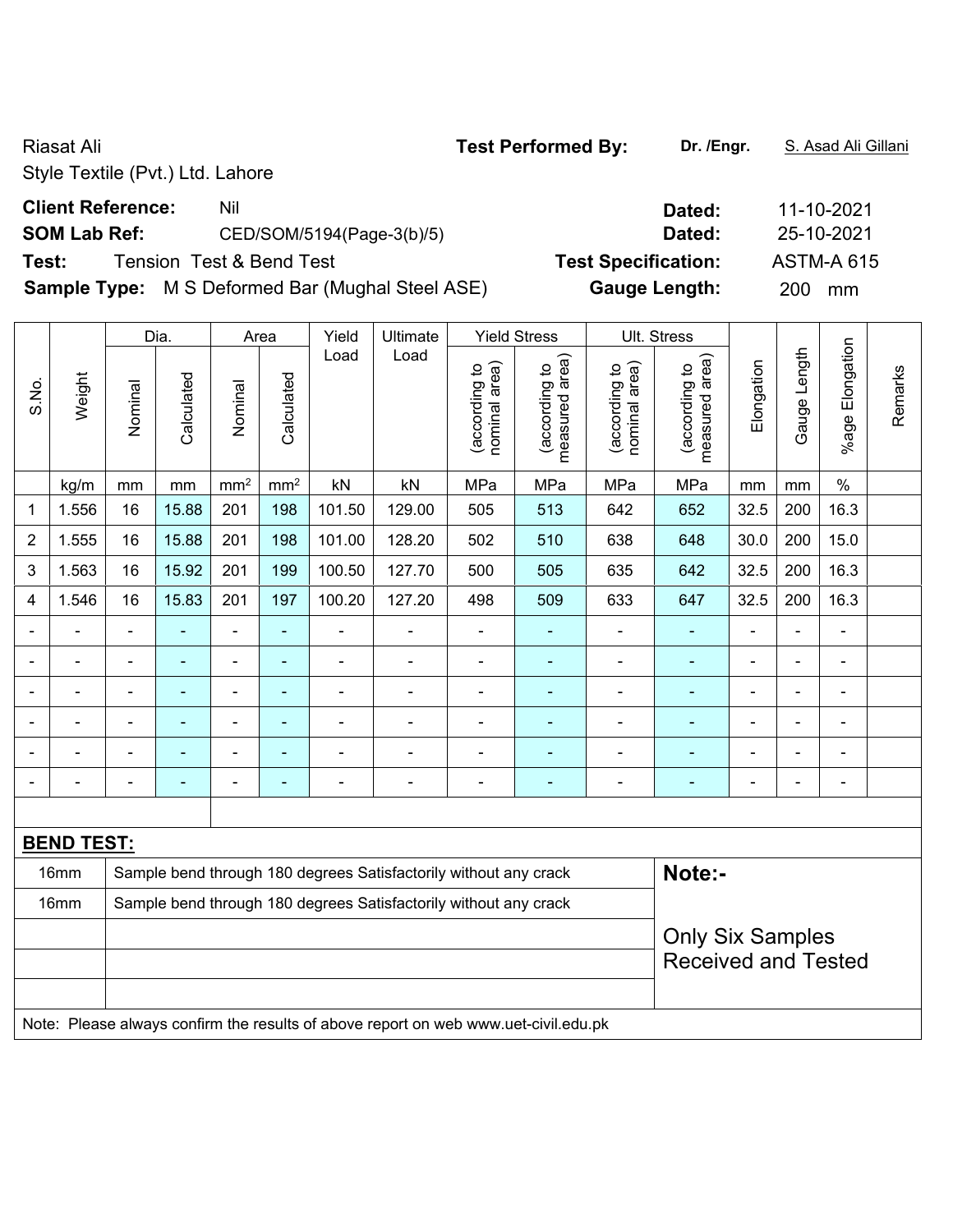# **Client Reference:** Nil Nil 2021

## **SOM Lab Ref:** CED/SOM/5194(Page-4/5) **Dated:** 25-10-2021

**Test:** Tension Test & Bend Test **Test Specification:** ASTM-A 615

**Sample Type:** M S Deformed Bar (Agha Steel) Kraftcon **Gauge Length:** 200 mm

|                 |                   |         | Dia.           |                 | Area            | Yield          | Ultimate                                                                            |                                | <b>Yield Stress</b>             |                                | Ult. Stress                     |                |                |                 |         |
|-----------------|-------------------|---------|----------------|-----------------|-----------------|----------------|-------------------------------------------------------------------------------------|--------------------------------|---------------------------------|--------------------------------|---------------------------------|----------------|----------------|-----------------|---------|
| S.No.           | Weight            | Nominal | Calculated     | Nominal         | Calculated      | Load           | Load                                                                                | nominal area)<br>(according to | measured area)<br>(according to | nominal area)<br>(according to | measured area)<br>(according to | Elongation     | Gauge Length   | %age Elongation | Remarks |
|                 | kg/m              | mm      | mm             | mm <sup>2</sup> | mm <sup>2</sup> | kN             | kN                                                                                  | MPa                            | MPa                             | MPa                            | MPa                             | mm             | mm             | $\%$            |         |
| 1               | 1.571             | 16      | 15.96          | 201             | 200             | 104.00         | 134.20                                                                              | 517                            | 520                             | 667                            | 671                             | 35.0           | 200            | 17.5            |         |
| 2               | 1.600             | 16      | 16.11          | 201             | 204             | 96.00          | 131.70                                                                              | 477                            | 471                             | 655                            | 646                             | 30.0           | 200            | 15.0            |         |
| 3               | 1.571             | 16      | 15.97          | 201             | 200             | 102.50         | 133.50                                                                              | 510                            | 513                             | 664                            | 667                             | 32.5           | 200            | 16.3            |         |
| 4               | 1.557             | 16      | 15.89          | 201             | 198             | 103.20         | 134.20                                                                              | 513                            | 521                             | 667                            | 677                             | 37.5           | 200            | 18.8            |         |
| 5               | 0.877             | 12      | 11.93          | 113             | 112             | 54.20          | 72.50                                                                               | 479                            | 485                             | 641                            | 649                             | 32.5           | 200            | 16.3            |         |
| $6\phantom{1}6$ | 0.871             | 12      | 11.89          | 113             | 111             | 54.20          | 73.50                                                                               | 479                            | 489                             | 650                            | 663                             | 32.5           | 200            | 16.3            |         |
| $\overline{7}$  | 0.864             | 12      | 11.84          | 113             | 110             | 54.00          | 73.50                                                                               | 477                            | 491                             | 650                            | 668                             | 35.0           | 200            | 17.5            |         |
| 8               | 0.864             | 12      | 11.84          | 113             | 110             | 53.70          | 73.00                                                                               | 475                            | 489                             | 645                            | 664                             | 32.5           | 200            | 16.3            |         |
|                 |                   |         | $\blacksquare$ | $\blacksquare$  | ٠               | $\blacksquare$ | $\blacksquare$                                                                      | $\blacksquare$                 | $\blacksquare$                  | $\blacksquare$                 | ٠                               |                |                | $\blacksquare$  |         |
| $\blacksquare$  |                   | L,      | $\blacksquare$ | ۰               | $\blacksquare$  | $\blacksquare$ | $\overline{\phantom{a}}$                                                            | $\blacksquare$                 | $\blacksquare$                  | $\blacksquare$                 | $\blacksquare$                  | $\blacksquare$ | $\blacksquare$ | $\blacksquare$  |         |
|                 |                   |         |                |                 |                 |                |                                                                                     |                                |                                 |                                |                                 |                |                |                 |         |
|                 | <b>BEND TEST:</b> |         |                |                 |                 |                |                                                                                     |                                |                                 |                                |                                 |                |                |                 |         |
|                 | 16mm              |         |                |                 |                 |                | Sample bend through 180 degrees Satisfactorily without any crack                    |                                |                                 |                                | Note:-                          |                |                |                 |         |
|                 | 16mm              |         |                |                 |                 |                | Sample bend through 180 degrees Satisfactorily without any crack                    |                                |                                 |                                |                                 |                |                |                 |         |
|                 |                   |         |                |                 |                 |                |                                                                                     |                                |                                 |                                | <b>Only Twelve Samples</b>      |                |                |                 |         |
|                 |                   |         |                |                 |                 |                |                                                                                     |                                |                                 |                                | <b>Received and Tested</b>      |                |                |                 |         |
|                 |                   |         |                |                 |                 |                |                                                                                     |                                |                                 |                                |                                 |                |                |                 |         |
|                 |                   |         |                |                 |                 |                | Note: Please always confirm the results of above report on web www.uet-civil.edu.pk |                                |                                 |                                |                                 |                |                |                 |         |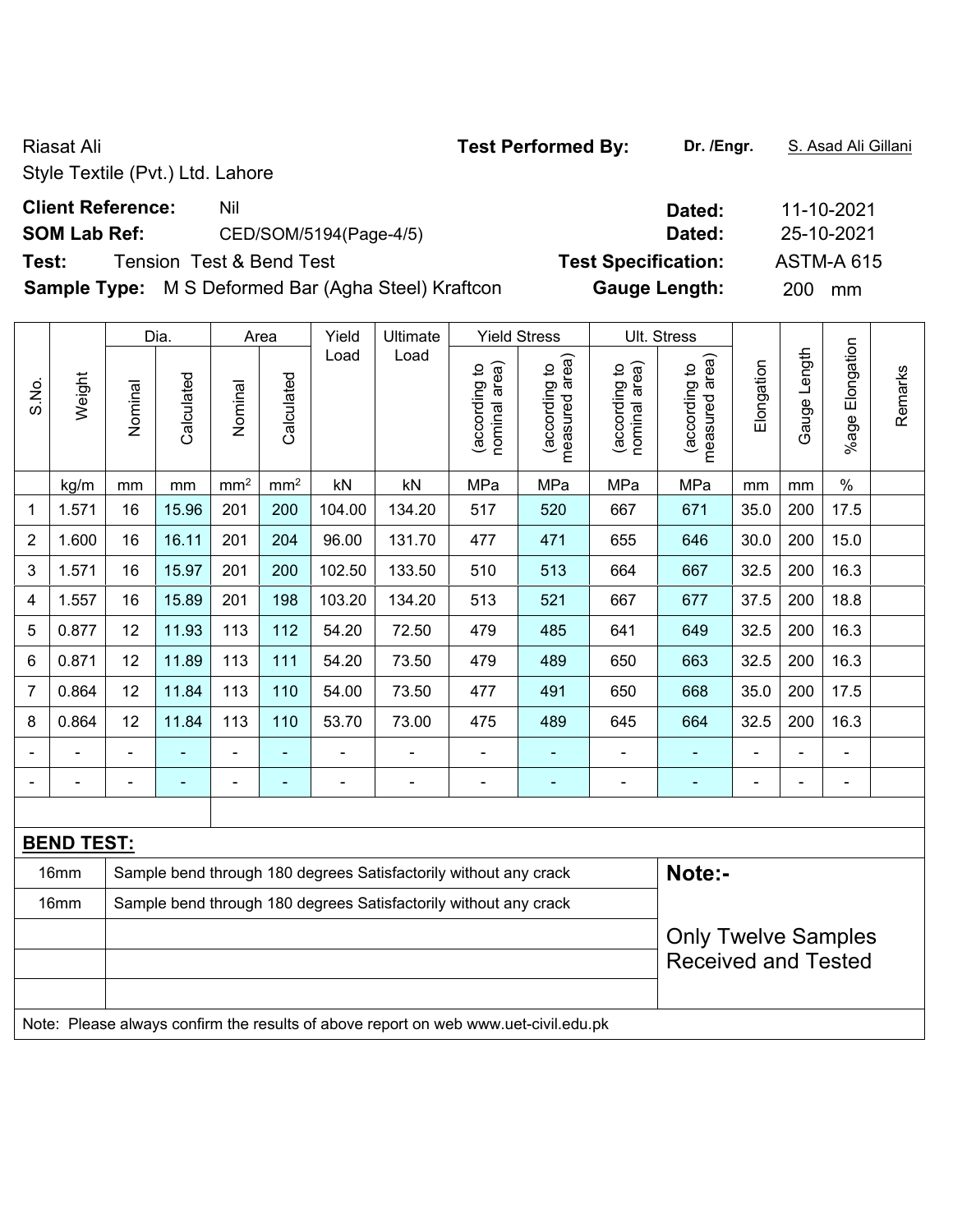**Sample Type:** M S Deformed Bar (Naveena Steel)

|                |                   |                | Dia.       |                 | Area            | Yield          | Ultimate                                                                            | <b>Yield Stress</b>            |                                 |                                | Ult. Stress                     |            |              |                       |         |
|----------------|-------------------|----------------|------------|-----------------|-----------------|----------------|-------------------------------------------------------------------------------------|--------------------------------|---------------------------------|--------------------------------|---------------------------------|------------|--------------|-----------------------|---------|
| S.No.          | Weight            | Nominal        | Calculated | Nominal         | Calculated      | Load           | Load                                                                                | (according to<br>nominal area) | (according to<br>measured area) | (according to<br>nominal area) | measured area)<br>(according to | Elongation | Gauge Length | Elongation<br>$%$ age | Remarks |
|                | kg/m              | mm             | mm         | mm <sup>2</sup> | mm <sup>2</sup> | kN             | kN                                                                                  | MPa                            | MPa                             | MPa                            | MPa                             | mm         | mm           | $\%$                  |         |
| $\mathbf 1$    | 3.862             | 25             | 25.03      | 491             | 492             | 320.00         | 399.70                                                                              | 652                            | 651                             | 814                            | 813                             | 32.5       | 200          | 16.3                  |         |
| $\overline{2}$ | 3.897             | 25             | 25.14      | 491             | 496             | 314.20         | 395.50                                                                              | 640                            | 633                             | 806                            | 797                             | 27.5       | 200          | 13.8                  |         |
| $\mathfrak{S}$ | 2.460             | 20             | 19.98      | 314             | 313             | 179.70         | 222.70                                                                              | 572                            | 574                             | 709                            | 711                             | 32.5       | 200          | 16.3                  |         |
| 4              | 2.473             | 20             | 20.03      | 314             | 315             | 185.70         | 225.70                                                                              | 591                            | 590                             | 718                            | 717                             | 30.0       | 200          | 15.0                  |         |
| 5              | 1.598             | 16             | 16.10      | 201             | 204             | 107.50         | 136.70                                                                              | 535                            | 529                             | 680                            | 672                             | 32.5       | 200          | 16.3                  |         |
| 6              | 1.590             | 16             | 16.06      | 201             | 203             | 107.70         | 136.50                                                                              | 536                            | 532                             | 679                            | 675                             | 30.0       | 200          | 15.0                  |         |
| $\overline{7}$ | 0.869             | 12             | 11.87      | 113             | 111             | 63.20          | 79.00                                                                               | 559                            | 571                             | 699                            | 714                             | 27.5       | 200          | 13.8                  |         |
| $\bf 8$        | 0.887             | 12             | 11.99      | 113             | 113             | 64.00          | 80.70                                                                               | 566                            | 567                             | 714                            | 715                             | 32.5       | 200          | 16.3                  |         |
|                |                   |                |            |                 |                 |                |                                                                                     |                                |                                 |                                |                                 |            |              | ÷,                    |         |
|                |                   | $\blacksquare$ |            | -               | $\blacksquare$  | $\blacksquare$ | $\blacksquare$                                                                      | $\blacksquare$                 | ٠                               | $\blacksquare$                 | $\blacksquare$                  | ÷          |              | $\blacksquare$        |         |
|                |                   |                |            |                 |                 |                |                                                                                     |                                |                                 |                                |                                 |            |              |                       |         |
|                | <b>BEND TEST:</b> |                |            |                 |                 |                |                                                                                     |                                |                                 |                                |                                 |            |              |                       |         |
|                | 25mm              |                |            |                 |                 |                | Sample bend through 180 degrees Satisfactorily without any crack                    |                                |                                 |                                | Note:-                          |            |              |                       |         |
|                | 20mm              |                |            |                 |                 |                | Sample bend through 180 degrees Satisfactorily without any crack                    |                                |                                 |                                |                                 |            |              |                       |         |
|                | 16mm              |                |            |                 |                 |                | Sample bend through 180 degrees Satisfactorily without any crack                    |                                |                                 |                                | <b>Only Twelve Samples</b>      |            |              |                       |         |
|                | 12mm              |                |            |                 |                 |                | Sample bend through 180 degrees Satisfactorily without any crack                    |                                |                                 |                                | <b>Received and Tested</b>      |            |              |                       |         |
|                |                   |                |            |                 |                 |                |                                                                                     |                                |                                 |                                |                                 |            |              |                       |         |
|                |                   |                |            |                 |                 |                | Note: Please always confirm the results of above report on web www.uet-civil.edu.pk |                                |                                 |                                |                                 |            |              |                       |         |

**Client Reference:** Nil Nil 2021 **SOM Lab Ref:** CED/SOM/5194(Page-5/5) **Dated:** 25-10-2021 **Test:** Tension Test & Bend Test **Test Specification:** ASTM-A 615

Gauge Length: 200 mm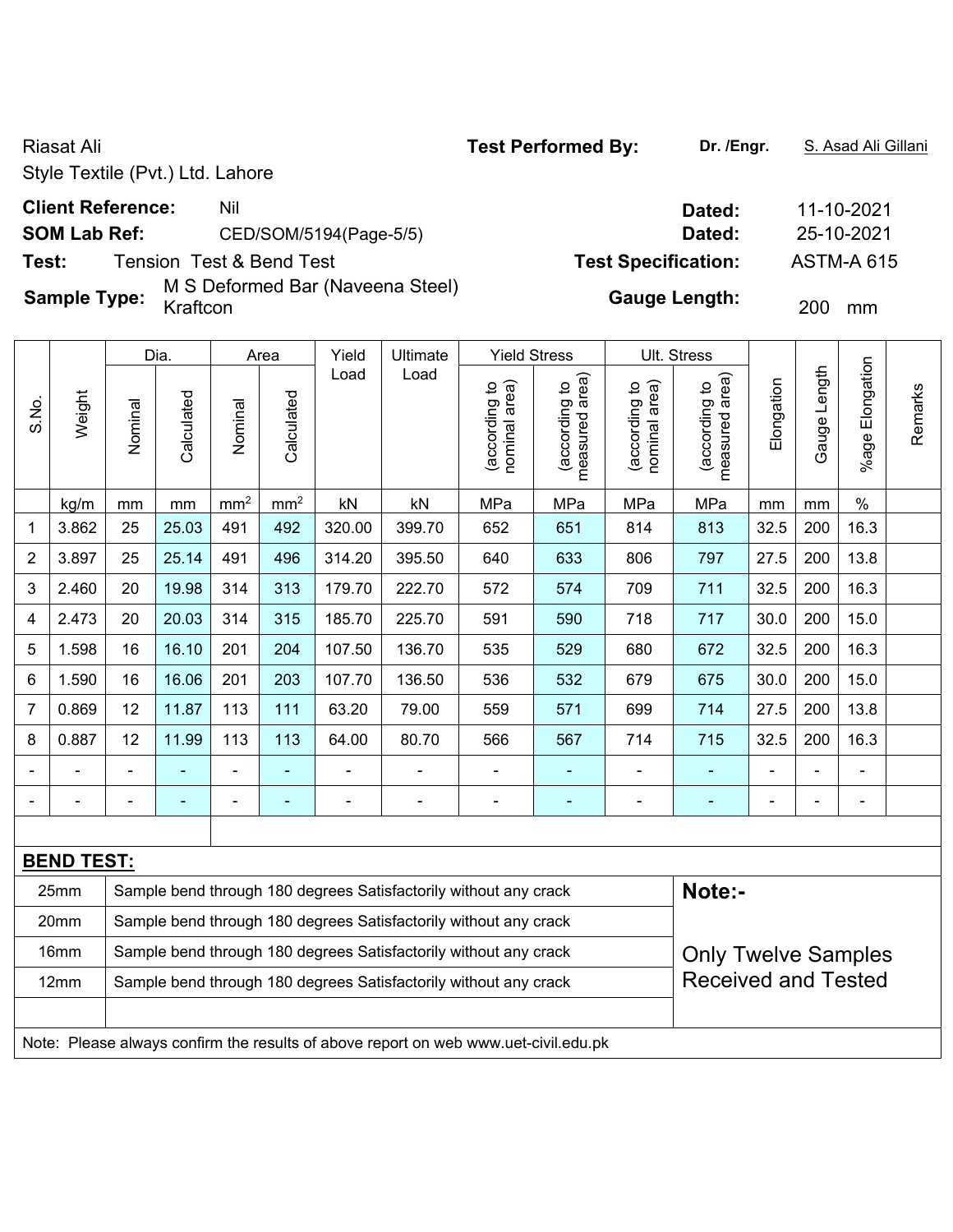# **Client Reference:** Nil Nil 2021

## **SOM Lab Ref:** CED/SOM/5195(Page-1/3) **Dated:** 25-10-2021

**Test:** Tension Test & Bend Test **Test Specification:** ASTM-A 615

**Sample Type:** M S Deformed Bar (Agha Steel) Kraftcon **Gauge Length:** 200 mm

|                |                   |                | Dia.                     |                 | Area            | Yield                        | Ultimate                                                                            |                                | <b>Yield Stress</b>             |                                | Ult. Stress                     |            |                |                             |         |
|----------------|-------------------|----------------|--------------------------|-----------------|-----------------|------------------------------|-------------------------------------------------------------------------------------|--------------------------------|---------------------------------|--------------------------------|---------------------------------|------------|----------------|-----------------------------|---------|
| S.No.          | Weight            | Nominal        | Calculated               | Nominal         | Calculated      | Load                         | Load                                                                                | nominal area)<br>(according to | measured area)<br>(according to | (according to<br>nominal area) | measured area)<br>(according to | Elongation | Gauge Length   | Elongation<br><b>Mage I</b> | Remarks |
|                | kg/m              | mm             | mm                       | mm <sup>2</sup> | mm <sup>2</sup> | kN                           | kN                                                                                  | MPa                            | MPa                             | MPa                            | MPa                             | mm         | mm             | $\%$                        |         |
| 1              | 1.603             | 16             | 16.12                    | 201             | 204             | 95.50                        | 128.00                                                                              | 475                            | 469                             | 637                            | 628                             | 37.5       | 200            | 18.8                        |         |
| $\overline{2}$ | 1.606             | 16             | 16.14                    | 201             | 205             | 95.20                        | 131.20                                                                              | 473                            | 466                             | 653                            | 642                             | 35.0       | 200            | 17.5                        |         |
| 3              | 1.597             | 16             | 16.09                    | 201             | 203             | 94.70                        | 131.50                                                                              | 471                            | 466                             | 654                            | 647                             | 35.0       | 200            | 17.5                        |         |
| 4              | 1.602             | 16             | 16.12                    | 201             | 204             | 95.50                        | 130.50                                                                              | 475                            | 468                             | 649                            | 640                             | 37.5       | 200            | 18.8                        |         |
|                |                   | ä,             | ä,                       | ÷,              | $\blacksquare$  | $\blacksquare$               | ÷,                                                                                  | $\overline{\phantom{a}}$       | $\blacksquare$                  | Ĭ.                             | $\blacksquare$                  | ÷.         | -              | Ē,                          |         |
|                | ÷                 | $\blacksquare$ | ÷                        | ÷,              | $\blacksquare$  | $\blacksquare$               | $\blacksquare$                                                                      | $\blacksquare$                 | $\blacksquare$                  | $\blacksquare$                 | $\blacksquare$                  | ۰          | ÷              | ä,                          |         |
|                |                   | $\blacksquare$ | $\blacksquare$           | $\blacksquare$  | ä,              | $\blacksquare$               | $\blacksquare$                                                                      | $\blacksquare$                 | $\blacksquare$                  | $\blacksquare$                 | ٠                               | ۰          |                | ÷                           |         |
|                |                   |                |                          |                 | Ē,              | $\blacksquare$               | ÷                                                                                   |                                |                                 |                                |                                 |            | Ē,             | L.                          |         |
|                |                   |                |                          | $\blacksquare$  | $\blacksquare$  | L,                           | $\blacksquare$                                                                      |                                |                                 |                                |                                 |            |                |                             |         |
| $\blacksquare$ |                   | $\blacksquare$ | $\overline{\phantom{0}}$ | ۰               | $\blacksquare$  | $\qquad \qquad \blacksquare$ | $\blacksquare$                                                                      | ۰                              | ٠                               | ۰                              | ٠                               | ۰          | $\blacksquare$ | ÷                           |         |
|                |                   |                |                          |                 |                 |                              |                                                                                     |                                |                                 |                                |                                 |            |                |                             |         |
|                | <b>BEND TEST:</b> |                |                          |                 |                 |                              |                                                                                     |                                |                                 |                                |                                 |            |                |                             |         |
|                | 16mm              |                |                          |                 |                 |                              | Sample bend through 180 degrees Satisfactorily without any crack                    |                                |                                 |                                | Note:-                          |            |                |                             |         |
|                | 16mm              |                |                          |                 |                 |                              | Sample bend through 180 degrees Satisfactorily without any crack                    |                                |                                 |                                |                                 |            |                |                             |         |
|                |                   |                |                          |                 |                 |                              |                                                                                     |                                |                                 |                                | <b>Only Six Samples</b>         |            |                |                             |         |
|                |                   |                |                          |                 |                 |                              |                                                                                     |                                |                                 |                                | <b>Received and Tested</b>      |            |                |                             |         |
|                |                   |                |                          |                 |                 |                              |                                                                                     |                                |                                 |                                |                                 |            |                |                             |         |
|                |                   |                |                          |                 |                 |                              | Note: Please always confirm the results of above report on web www.uet-civil.edu.pk |                                |                                 |                                |                                 |            |                |                             |         |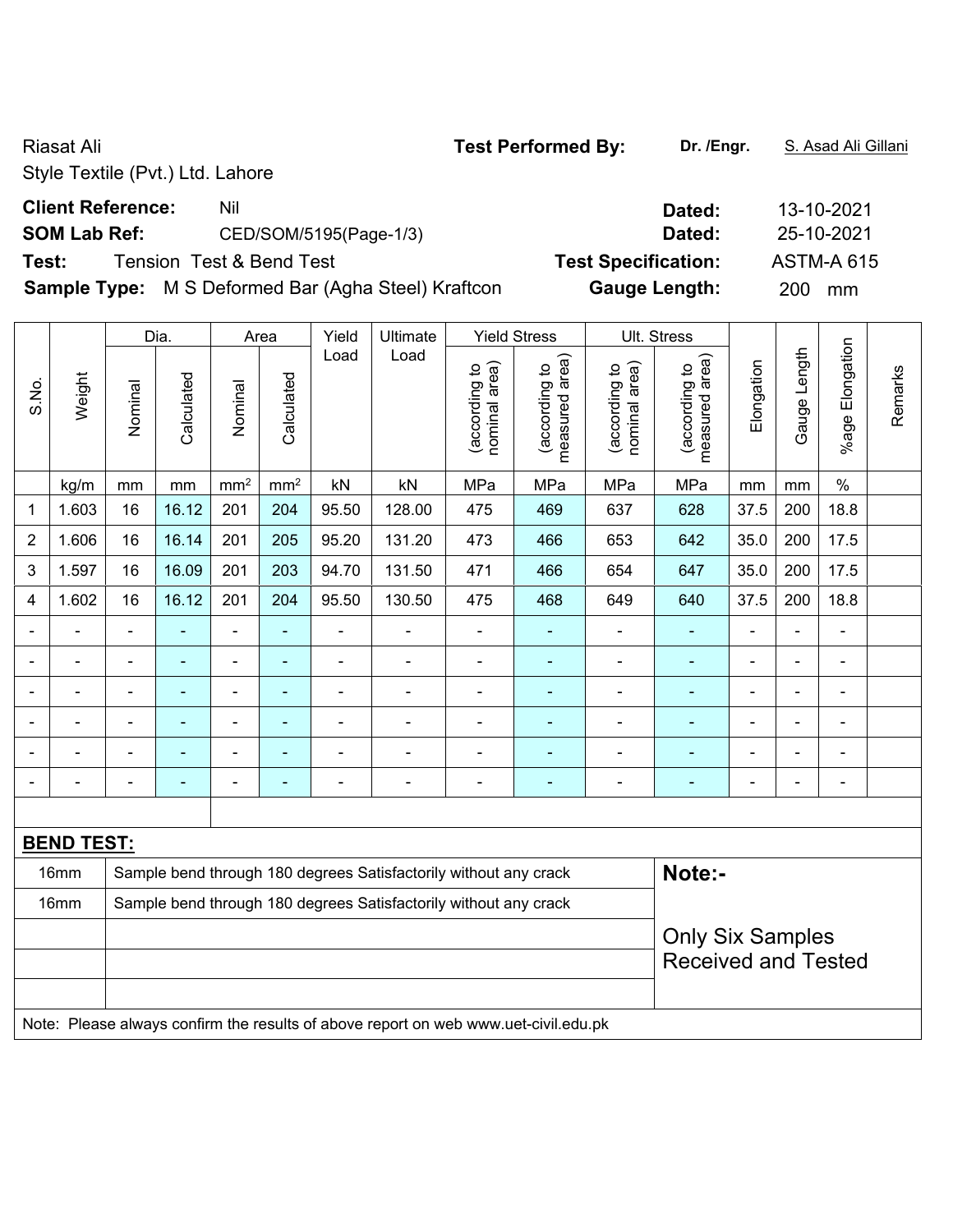**Test:** Tension Test & Bend Test **Test Specification:** ASTM-A 615

**Sample Type:** M S Deformed Bar (Naveena Steel)

|                |                   |                | Dia.       |                 | Area            | Yield          | <b>Ultimate</b>                                                                     | <b>Yield Stress</b>            |                                 |                                | <b>Ult. Stress</b>              |                |                |                          |         |
|----------------|-------------------|----------------|------------|-----------------|-----------------|----------------|-------------------------------------------------------------------------------------|--------------------------------|---------------------------------|--------------------------------|---------------------------------|----------------|----------------|--------------------------|---------|
| S.No.          | Weight            | Nominal        | Calculated | Nominal         | Calculated      | Load           | Load                                                                                | nominal area)<br>(according to | (according to<br>measured area) | (according to<br>nominal area) | measured area)<br>(according to | Elongation     | Gauge Length   | Elongation<br>$%$ age    | Remarks |
|                | kg/m              | mm             | mm         | mm <sup>2</sup> | mm <sup>2</sup> | kN             | kN                                                                                  | MPa                            | MPa                             | MPa                            | MPa                             | mm             | mm             | $\frac{0}{0}$            |         |
| $\mathbf{1}$   | 3.774             | 25             | 24.75      | 491             | 481             | 216.00         | 315.20                                                                              | 440                            | 450                             | 642                            | 656                             | 32.5           | 200            | 16.3                     |         |
| $\overline{2}$ | 3.830             | 25             | 24.92      | 491             | 488             | 213.20         | 310.20                                                                              | 434                            | 437                             | 632                            | 636                             | 30.0           | 200            | 15.0                     |         |
| $\mathbf{3}$   | 1.557             | 16             | 15.89      | 201             | 198             | 107.70         | 137.20                                                                              | 536                            | 544                             | 682                            | 692                             | 25.0           | 200            | 12.5                     |         |
| 4              | 1.613             | 16             | 16.17      | 201             | 205             | 107.20         | 138.20                                                                              | 533                            | 522                             | 687                            | 673                             | 32.5           | 200            | 16.3                     |         |
|                |                   | $\blacksquare$ |            | ä,              | L,              | $\blacksquare$ | ÷                                                                                   | $\frac{1}{2}$                  | $\blacksquare$                  | $\overline{\phantom{a}}$       | $\blacksquare$                  | $\blacksquare$ | $\blacksquare$ | $\blacksquare$           |         |
|                |                   | $\blacksquare$ |            | $\blacksquare$  | ÷,              | $\blacksquare$ | ÷                                                                                   | ÷.                             | $\blacksquare$                  | $\blacksquare$                 | ä,                              | $\blacksquare$ |                | Ē,                       |         |
|                |                   |                |            | $\blacksquare$  |                 | $\blacksquare$ | $\blacksquare$                                                                      | $\blacksquare$                 | $\blacksquare$                  | $\blacksquare$                 | $\blacksquare$                  | $\blacksquare$ |                |                          |         |
|                |                   | $\blacksquare$ | ۰          | $\blacksquare$  |                 | $\blacksquare$ | ÷                                                                                   | $\blacksquare$                 |                                 | ÷                              |                                 | $\blacksquare$ | ÷              | ÷                        |         |
|                |                   |                |            | $\blacksquare$  |                 | $\blacksquare$ |                                                                                     | ÷                              |                                 | ÷                              |                                 | $\blacksquare$ |                | $\overline{\phantom{0}}$ |         |
|                |                   | $\blacksquare$ |            | ۰               |                 | $\blacksquare$ | ÷                                                                                   | ۰                              | $\blacksquare$                  | ÷                              | ٠                               | $\blacksquare$ |                | $\overline{\phantom{0}}$ |         |
|                |                   |                |            |                 |                 |                |                                                                                     |                                |                                 |                                |                                 |                |                |                          |         |
|                | <b>BEND TEST:</b> |                |            |                 |                 |                |                                                                                     |                                |                                 |                                |                                 |                |                |                          |         |
|                | 25mm              |                |            |                 |                 |                | Sample bend through 180 degrees Satisfactorily without any crack                    |                                |                                 |                                | Note:-                          |                |                |                          |         |
|                | 16mm              |                |            |                 |                 |                | Sample bend through 180 degrees Satisfactorily without any crack                    |                                |                                 |                                |                                 |                |                |                          |         |
|                |                   |                |            |                 |                 |                |                                                                                     |                                |                                 |                                | <b>Only Six Samples</b>         |                |                |                          |         |
|                |                   |                |            |                 |                 |                |                                                                                     |                                |                                 |                                | <b>Received and Tested</b>      |                |                |                          |         |
|                |                   |                |            |                 |                 |                |                                                                                     |                                |                                 |                                |                                 |                |                |                          |         |
|                |                   |                |            |                 |                 |                | Note: Please always confirm the results of above report on web www.uet-civil.edu.pk |                                |                                 |                                |                                 |                |                |                          |         |

**Client Reference:** Nil Nil 2021 **SOM Lab Ref:** CED/SOM/5195(Page-2/3) **Dated:** 25-10-2021

Gauge Length: 200 mm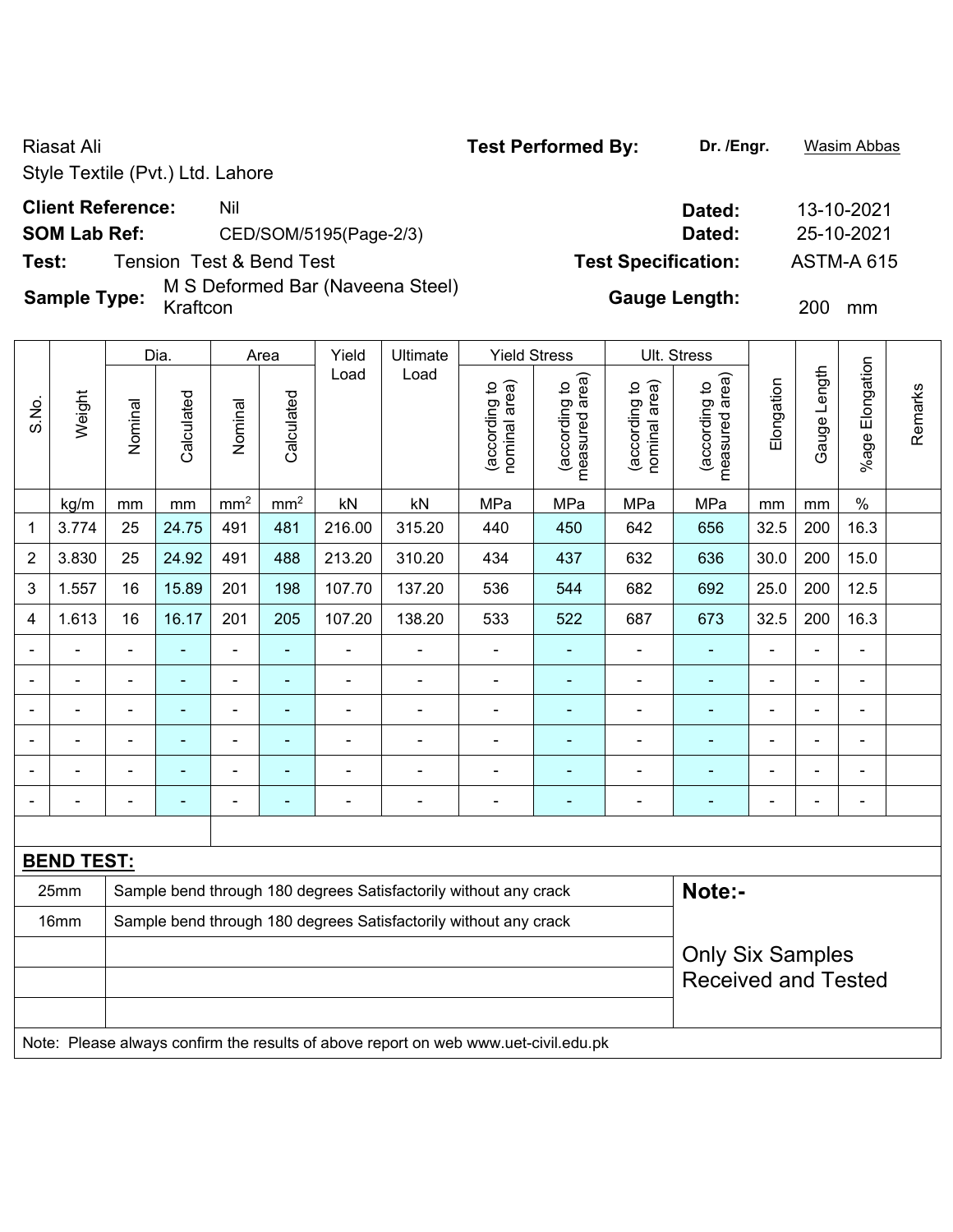**Sample Type:** M S Deformed Bar (Mughal Steel)

|                           |                   |                | Dia.       |                 | Area            | Yield          | Ultimate                                                                            | <b>Yield Stress</b>           |                                 |                                | Ult. Stress                     |            |              |                       |         |
|---------------------------|-------------------|----------------|------------|-----------------|-----------------|----------------|-------------------------------------------------------------------------------------|-------------------------------|---------------------------------|--------------------------------|---------------------------------|------------|--------------|-----------------------|---------|
| S.No.                     | Weight            | Nominal        | Calculated | Nominal         | Calculated      | Load           | Load                                                                                | nominal area)<br>according to | (according to<br>measured area) | nominal area)<br>(according to | measured area)<br>(according to | Elongation | Gauge Length | Elongation<br>$%$ age | Remarks |
|                           | kg/m              | mm             | mm         | mm <sup>2</sup> | mm <sup>2</sup> | kN             | kN                                                                                  | MPa                           | MPa                             | MPa                            | MPa                             | mm         | mm           | $\frac{0}{0}$         |         |
| 1                         | 3.818             | 25             | 24.88      | 491             | 486             | 271.70         | 345.20                                                                              | 554                           | 560                             | 703                            | 711                             | 35.0       | 200          | 17.5                  |         |
| $\overline{2}$            | 3.817             | 25             | 24.88      | 491             | 486             | 244.20         | 318.00                                                                              | 497                           | 503                             | 648                            | 654                             | 30.0       | 200          | 15.0                  |         |
| $\ensuremath{\mathsf{3}}$ | 3.838             | 25             | 24.95      | 491             | 489             | 272.00         | 345.00                                                                              | 554                           | 557                             | 703                            | 706                             | 32.5       | 200          | 16.3                  |         |
| 4                         | 3.818             | 25             | 24.88      | 491             | 486             | 243.70         | 315.70                                                                              | 496                           | 502                             | 643                            | 650                             | 32.5       | 200          | 16.3                  |         |
| 5                         | 2.628             | 20             | 20.65      | 314             | 335             | 172.70         | 213.70                                                                              | 550                           | 516                             | 680                            | 639                             | 37.5       | 200          | 18.8                  |         |
| 6                         | 2.539             | 20             | 20.30      | 314             | 323             | 175.20         | 227.00                                                                              | 558                           | 542                             | 723                            | 702                             | 32.5       | 200          | 16.3                  |         |
| $\overline{7}$            | 2.462             | 20             | 19.99      | 314             | 314             | 172.50         | 216.50                                                                              | 549                           | 550                             | 689                            | 691                             | 30.0       | 200          | 15.0                  |         |
| 8                         | 2.474             | 20             | 20.03      | 314             | 315             | 176.70         | 223.00                                                                              | 562                           | 561                             | 710                            | 708                             | 32.5       | 200          | 16.3                  |         |
|                           |                   |                |            |                 |                 |                |                                                                                     |                               |                                 |                                |                                 |            |              |                       |         |
|                           |                   | $\blacksquare$ |            |                 |                 | $\blacksquare$ | $\blacksquare$                                                                      | ۰                             | ÷,                              | $\blacksquare$                 | ÷                               |            |              | $\blacksquare$        |         |
|                           |                   |                |            |                 |                 |                |                                                                                     |                               |                                 |                                |                                 |            |              |                       |         |
|                           | <b>BEND TEST:</b> |                |            |                 |                 |                |                                                                                     |                               |                                 |                                |                                 |            |              |                       |         |
|                           | 25mm              |                |            |                 |                 |                | Sample bend through 180 degrees Satisfactorily without any crack                    |                               |                                 |                                | Note:-                          |            |              |                       |         |
|                           | 25mm              |                |            |                 |                 |                | Sample bend through 180 degrees Satisfactorily without any crack                    |                               |                                 |                                |                                 |            |              |                       |         |
|                           | 20mm              |                |            |                 |                 |                | Sample bend through 180 degrees Satisfactorily without any crack                    |                               |                                 |                                | <b>Only Twelve Samples</b>      |            |              |                       |         |
|                           | 20mm              |                |            |                 |                 |                | Sample bend through 180 degrees Satisfactorily without any crack                    |                               |                                 |                                | <b>Received and Tested</b>      |            |              |                       |         |
|                           |                   |                |            |                 |                 |                |                                                                                     |                               |                                 |                                |                                 |            |              |                       |         |
|                           |                   |                |            |                 |                 |                | Note: Please always confirm the results of above report on web www.uet-civil.edu.pk |                               |                                 |                                |                                 |            |              |                       |         |

**Client Reference:** Nil Nil 2021 **SOM Lab Ref:** CED/SOM/5195(Page-3(a)/3) **Dated:** 25-10-2021 **Test:** Tension Test & Bend Test **Test Specification:** ASTM-A 615

Gauge Length: 200 mm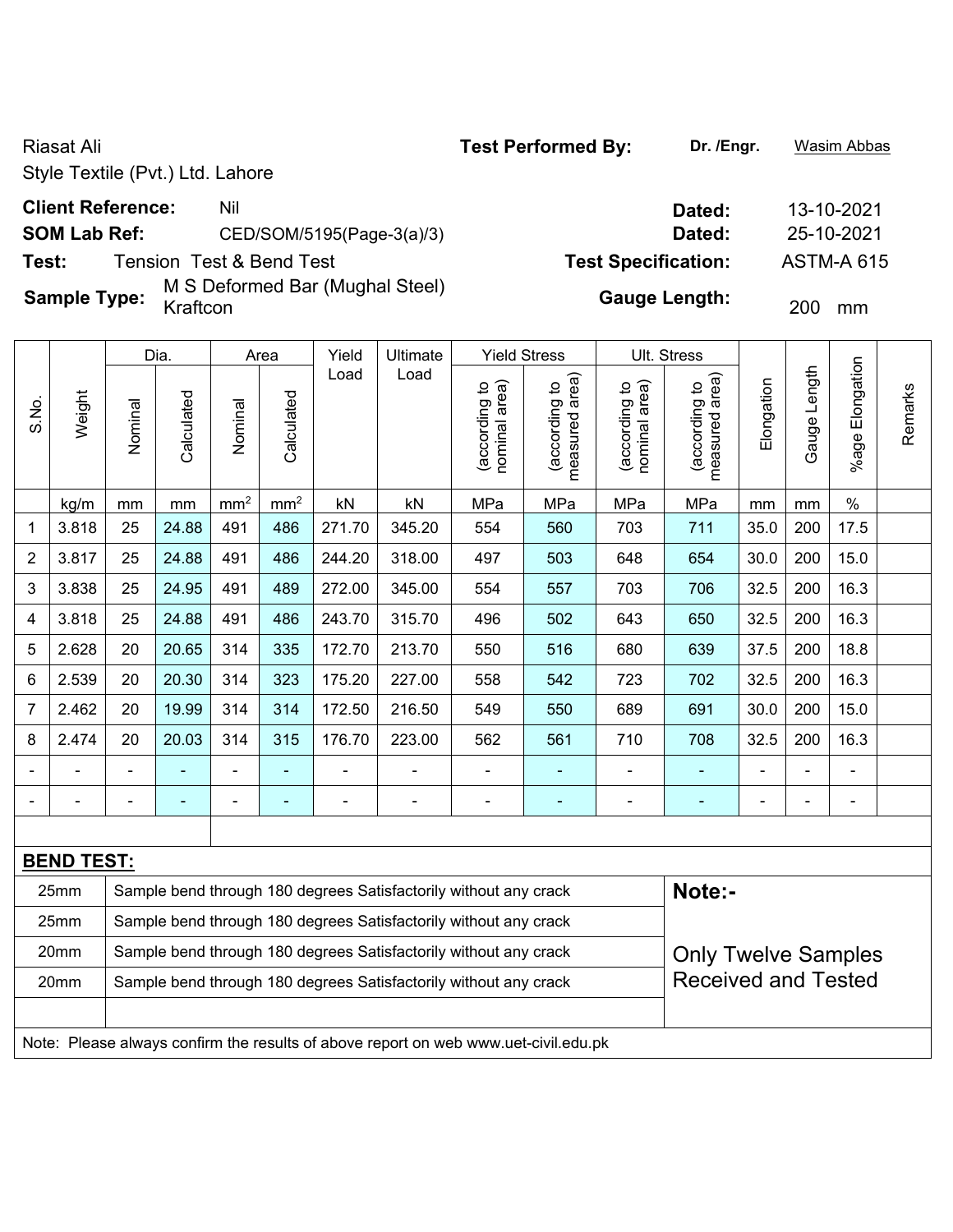**Test:** Tension Test & Bend Test **Test Specification:** ASTM-A 615

**Sample Type:** M S Deformed Bar (Mughal Steel)

|                |                   |                | Dia.           |                 | Area            | Yield          | <b>Ultimate</b>                                                                     | <b>Yield Stress</b>            |                                 |                                | Ult. Stress                     |                          |              |                       |         |
|----------------|-------------------|----------------|----------------|-----------------|-----------------|----------------|-------------------------------------------------------------------------------------|--------------------------------|---------------------------------|--------------------------------|---------------------------------|--------------------------|--------------|-----------------------|---------|
| S.No.          | Weight            | Nominal        | Calculated     | Nominal         | Calculated      | Load           | Load                                                                                | nominal area)<br>(according to | (according to<br>measured area) | nominal area)<br>(according to | (according to<br>measured area) | Elongation               | Gauge Length | Elongation<br>$%$ age | Remarks |
|                | kg/m              | mm             | mm             | mm <sup>2</sup> | mm <sup>2</sup> | kN             | kN                                                                                  | MPa                            | MPa                             | MPa                            | MPa                             | mm                       | mm           | $\frac{0}{0}$         |         |
| $\mathbf{1}$   | 0.904             | 12             | 12.10          | 113             | 115             | 62.20          | 75.20                                                                               | 550                            | 541                             | 665                            | 654                             | 25.0                     | 200          | 12.5                  |         |
| $\overline{2}$ | 0.909             | 12             | 12.14          | 113             | 116             | 62.70          | 77.50                                                                               | 554                            | 542                             | 685                            | 670                             | 27.5                     | 200          | 13.8                  |         |
| 3              | 0.906             | 12             | 12.12          | 113             | 115             | 60.70          | 76.20                                                                               | 537                            | 527                             | 674                            | 661                             | 27.5                     | 200          | 13.8                  |         |
| 4              | 0.912             | 12             | 12.16          | 113             | 116             | 62.50          | 78.00                                                                               | 553                            | 539                             | 690                            | 672                             | 27.5                     | 200          | 13.8                  |         |
|                |                   | $\blacksquare$ | $\blacksquare$ | ÷,              | $\blacksquare$  | ÷              | $\overline{a}$                                                                      |                                | $\blacksquare$                  | $\overline{\phantom{a}}$       | $\blacksquare$                  | ÷,                       |              | ÷                     |         |
|                |                   | $\blacksquare$ | $\blacksquare$ | $\blacksquare$  | $\blacksquare$  | $\blacksquare$ | $\blacksquare$                                                                      | ÷                              | $\blacksquare$                  | L,                             | $\blacksquare$                  | $\overline{a}$           |              | ÷                     |         |
|                |                   |                | $\blacksquare$ |                 | L,              | ä,             | $\blacksquare$                                                                      | ä,                             | $\blacksquare$                  | $\blacksquare$                 | ÷,                              | $\blacksquare$           |              | ä,                    |         |
|                |                   |                |                |                 |                 |                | $\overline{a}$                                                                      | ÷                              | ÷                               | ä,                             |                                 |                          |              | ÷                     |         |
|                |                   |                |                | $\blacksquare$  | ÷               | ÷              | $\overline{a}$                                                                      | ÷                              | $\blacksquare$                  |                                | $\blacksquare$                  | ÷                        |              | ÷                     |         |
|                |                   |                |                |                 | ۰               | $\blacksquare$ | $\blacksquare$                                                                      | ÷                              | $\blacksquare$                  | -                              | $\blacksquare$                  | $\overline{\phantom{a}}$ |              | ÷                     |         |
|                |                   |                |                |                 |                 |                |                                                                                     |                                |                                 |                                |                                 |                          |              |                       |         |
|                | <b>BEND TEST:</b> |                |                |                 |                 |                |                                                                                     |                                |                                 |                                |                                 |                          |              |                       |         |
|                | 12mm              |                |                |                 |                 |                | Sample bend through 180 degrees Satisfactorily without any crack                    |                                |                                 |                                | Note:-                          |                          |              |                       |         |
|                | 12mm              |                |                |                 |                 |                | Sample bend through 180 degrees Satisfactorily without any crack                    |                                |                                 |                                |                                 |                          |              |                       |         |
|                |                   |                |                |                 |                 |                |                                                                                     |                                |                                 |                                | <b>Only Six Samples</b>         |                          |              |                       |         |
|                |                   |                |                |                 |                 |                |                                                                                     |                                |                                 |                                | <b>Received and Tested</b>      |                          |              |                       |         |
|                |                   |                |                |                 |                 |                |                                                                                     |                                |                                 |                                |                                 |                          |              |                       |         |
|                |                   |                |                |                 |                 |                | Note: Please always confirm the results of above report on web www.uet-civil.edu.pk |                                |                                 |                                |                                 |                          |              |                       |         |

**Client Reference:** Nil Nil 2021 **SOM Lab Ref:** CED/SOM/5195(Page-3(b)/3) **Dated:** 25-10-2021

Gauge Length: 200 mm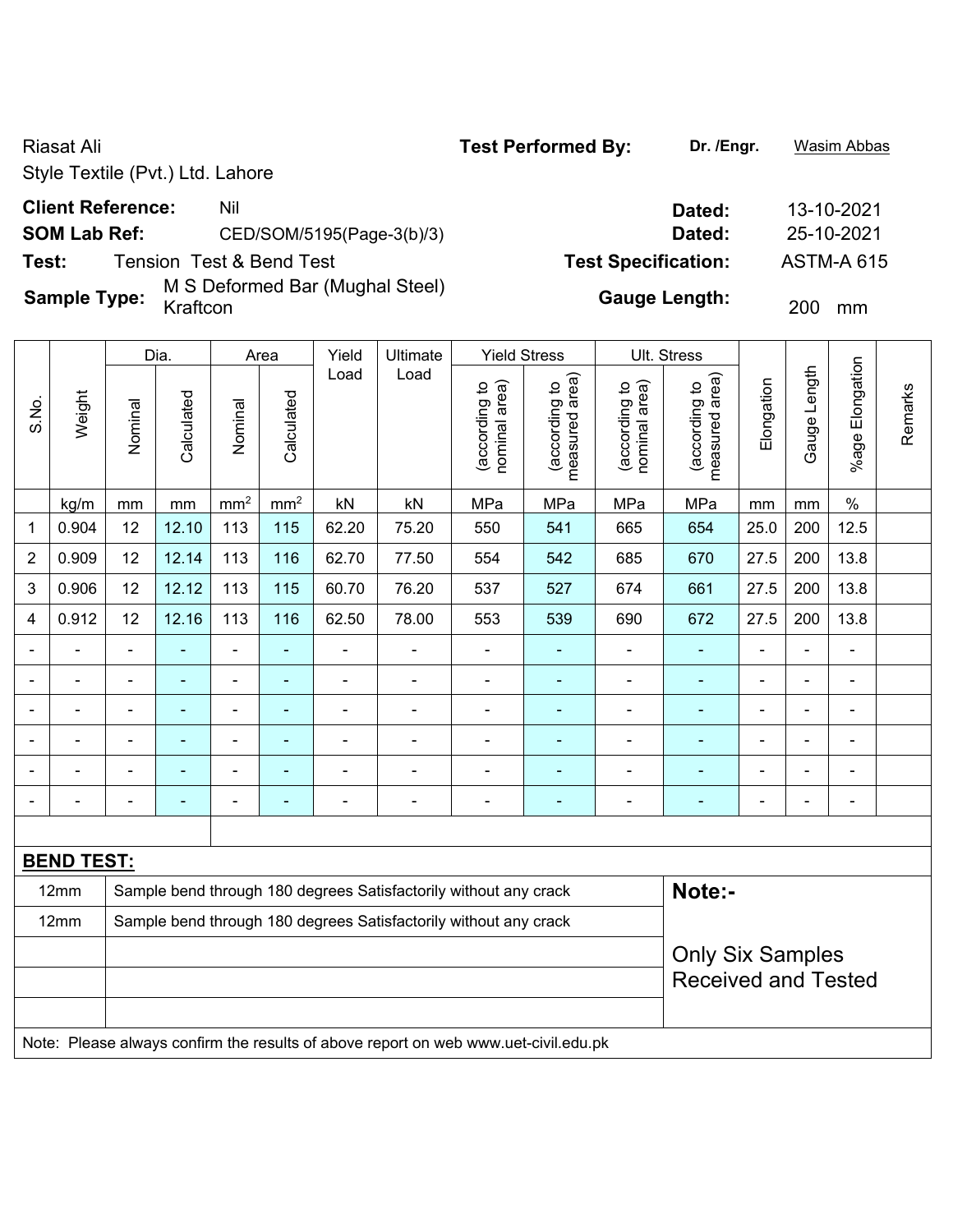### **Client Reference:** Nil Nil 20-10-2021

### **SOM Lab Ref:** CED/SOM/5196(Page-1(a)/4) **Dated:** 25-10-2021

**Test:** Tension Test & Bend Test **Test Specification:** ASTM-A 615

**Sample Type:** M S Deformed Bar (Naveena Steel)

|                |                   |         | Dia.       |                 | Area            | Yield          | Ultimate                                                                            | <b>Yield Stress</b>            |                                             |                               | Ult. Stress                     |            |              |                    |         |
|----------------|-------------------|---------|------------|-----------------|-----------------|----------------|-------------------------------------------------------------------------------------|--------------------------------|---------------------------------------------|-------------------------------|---------------------------------|------------|--------------|--------------------|---------|
| S.No.          | Weight            | Nominal | Calculated | Nominal         | Calculated      | Load           | Load                                                                                | nominal area)<br>(according to | (according to<br>neasured area)<br>measured | nominal area)<br>according to | (according to<br>measured area) | Elongation | Gauge Length | Elongation<br>%age | Remarks |
|                | kg/m              | mm      | mm         | mm <sup>2</sup> | mm <sup>2</sup> | kN             | kN                                                                                  | MPa                            | MPa                                         | MPa                           | MPa                             | mm         | mm           | $\%$               |         |
| $\mathbf{1}$   | 3.848             | 25      | 24.98      | 491             | 490             | 247.20         | 318.20                                                                              | 504                            | 505                                         | 648                           | 650                             | 40.0       | 200          | 20.0               |         |
| $\overline{2}$ | 3.871             | 25      | 25.06      | 491             | 493             | 251.20         | 322.20                                                                              | 512                            | 510                                         | 656                           | 654                             | 40.0       | 200          | 20.0               |         |
| $\mathbf{3}$   | 3.883             | 25      | 25.10      | 491             | 495             | 254.50         | 324.50                                                                              | 518                            | 515                                         | 661                           | 657                             | 37.5       | 200          | 18.8               |         |
| 4              | 3.874             | 25      | 25.07      | 491             | 493             | 248.00         | 318.20                                                                              | 505                            | 503                                         | 648                           | 645                             | 40.0       | 200          | 20.0               |         |
| 5              | 2.420             | 20      | 19.81      | 314             | 308             | 185.20         | 223.50                                                                              | 590                            | 601                                         | 711                           | 725                             | 25.0       | 200          | 12.5               |         |
| 6              | 2.483             | 20      | 20.07      | 314             | 316             | 157.70         | 200.00                                                                              | 502                            | 499                                         | 637                           | 633                             | 25.0       | 200          | 12.5               |         |
| $\overline{7}$ | 2.448             | 20      | 19.93      | 314             | 312             | 164.70         | 209.50                                                                              | 524                            | 529                                         | 667                           | 672                             | 35.0       | 200          | 17.5               |         |
| 8              | 2.431             | 20      | 19.86      | 314             | 310             | 156.70         | 201.00                                                                              | 499                            | 506                                         | 640                           | 650                             | 37.5       | 200          | 18.8               |         |
|                |                   |         |            |                 |                 |                |                                                                                     | ÷.                             |                                             |                               | $\blacksquare$                  |            |              | $\blacksquare$     |         |
|                |                   |         |            |                 |                 | $\blacksquare$ | $\overline{a}$                                                                      | $\blacksquare$                 | $\blacksquare$                              | $\overline{\phantom{a}}$      | $\blacksquare$                  | ÷          |              | $\blacksquare$     |         |
|                |                   |         |            |                 |                 |                |                                                                                     |                                |                                             |                               |                                 |            |              |                    |         |
|                | <b>BEND TEST:</b> |         |            |                 |                 |                |                                                                                     |                                |                                             |                               |                                 |            |              |                    |         |
|                | 25mm              |         |            |                 |                 |                | Sample bend through 180 degrees Satisfactorily without any crack                    |                                |                                             |                               | Note:-                          |            |              |                    |         |
|                | 25mm              |         |            |                 |                 |                | Sample bend through 180 degrees Satisfactorily without any crack                    |                                |                                             |                               |                                 |            |              |                    |         |
|                | 20mm              |         |            |                 |                 |                | Sample bend through 180 degrees Satisfactorily without any crack                    |                                |                                             |                               | <b>Only Twelve Samples</b>      |            |              |                    |         |
|                | 20mm              |         |            |                 |                 |                | Sample bend through 180 degrees Satisfactorily without any crack                    |                                |                                             |                               | <b>Received and Tested</b>      |            |              |                    |         |
|                |                   |         |            |                 |                 |                |                                                                                     |                                |                                             |                               |                                 |            |              |                    |         |
|                |                   |         |            |                 |                 |                | Note: Please always confirm the results of above report on web www.uet-civil.edu.pk |                                |                                             |                               |                                 |            |              |                    |         |

Gauge Length: 200 mm

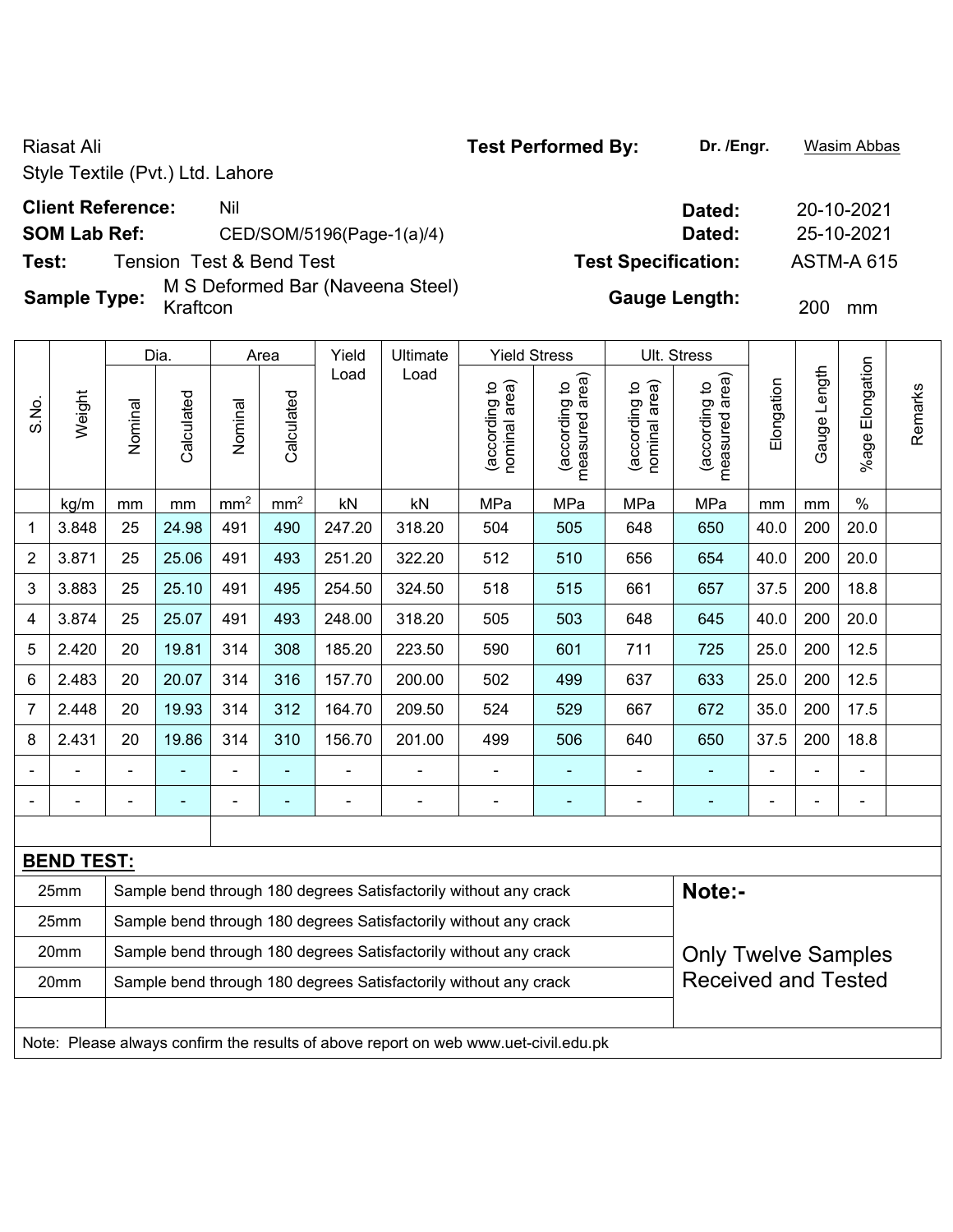| <b>Riasat Ali</b>                |                                              | <b>Test Performed By:</b>  | Dr. /Engr.           | Wasim Abbas       |
|----------------------------------|----------------------------------------------|----------------------------|----------------------|-------------------|
| Style Textile (Pvt.) Ltd. Lahore |                                              |                            |                      |                   |
| <b>Client Reference:</b>         | Nil                                          |                            | Dated:               | 20-10-2021        |
| <b>SOM Lab Ref:</b>              | CED/SOM/5196(Page-1(b)/4)                    |                            | Dated:               | 25-10-2021        |
| Test:                            | <b>Tension Test &amp; Bend Test</b>          | <b>Test Specification:</b> |                      | <b>ASTM-A 615</b> |
| <b>Sample Type:</b>              | M S Deformed Bar (Naveena Steel)<br>Kraftcon |                            | <b>Gauge Length:</b> | 200<br>mm         |

|                |                   |                | Dia.           |                 | Area            | Yield  | Ultimate                                                         | <b>Yield Stress</b>            |                                 |                                | Ult. Stress                     |                |                |                          |         |
|----------------|-------------------|----------------|----------------|-----------------|-----------------|--------|------------------------------------------------------------------|--------------------------------|---------------------------------|--------------------------------|---------------------------------|----------------|----------------|--------------------------|---------|
| S.No.          | Weight            | Nominal        | Calculated     | Nominal         | Calculated      | Load   | Load                                                             | nominal area)<br>(according to | (according to<br>measured area) | nominal area)<br>(according to | (according to<br>measured area) | Elongation     | Gauge Length   | Elongation<br>$%$ age    | Remarks |
|                | kg/m              | mm             | mm             | mm <sup>2</sup> | mm <sup>2</sup> | kN     | kN                                                               | MPa                            | MPa                             | MPa                            | MPa                             | mm             | mm             | $\%$                     |         |
| 1              | 1.582             | 16             | 16.04          | 201             | 202             | 113.50 | 136.00                                                           | 565                            | 562                             | 676                            | 674                             | 27.5           | 200            | 13.8                     |         |
| $\overline{2}$ | 1.580             | 16             | 16.01          | 201             | 201             | 114.50 | 138.00                                                           | 569                            | 569                             | 686                            | 686                             | 30.0           | 200            | 15.0                     |         |
| 3              | 1.576             | 16             | 15.99          | 201             | 201             | 113.20 | 137.20                                                           | 563                            | 564                             | 682                            | 684                             | 30.0           | 200            | 15.0                     |         |
| 4              | 1.585             | 16             | 16.03          | 201             | 202             | 116.00 | 139.20                                                           | 577                            | 575                             | 692                            | 690                             | 30.0           | 200            | 15.0                     |         |
|                |                   | $\blacksquare$ |                |                 | $\blacksquare$  |        |                                                                  | ÷.                             |                                 |                                |                                 | $\blacksquare$ |                | $\blacksquare$           |         |
|                |                   |                |                |                 | $\blacksquare$  | ۰      |                                                                  | $\blacksquare$                 |                                 | $\blacksquare$                 |                                 |                |                | ٠                        |         |
| $\blacksquare$ |                   | $\blacksquare$ | $\blacksquare$ | $\blacksquare$  | $\blacksquare$  | ä,     |                                                                  | ÷.                             | $\blacksquare$                  | $\blacksquare$                 | $\blacksquare$                  | $\blacksquare$ | $\blacksquare$ | $\blacksquare$           |         |
|                |                   | $\blacksquare$ | $\blacksquare$ | $\blacksquare$  | $\blacksquare$  | ۰      |                                                                  | ÷                              |                                 | $\blacksquare$                 | $\blacksquare$                  | $\blacksquare$ | ÷              | $\overline{\phantom{a}}$ |         |
|                |                   |                |                |                 |                 |        |                                                                  | ÷                              |                                 |                                |                                 |                |                | ٠                        |         |
| $\blacksquare$ |                   | $\blacksquare$ | $\blacksquare$ | $\blacksquare$  | $\blacksquare$  | ÷      | $\blacksquare$                                                   | ÷                              | $\blacksquare$                  | $\overline{a}$                 | $\blacksquare$                  | $\blacksquare$ |                | $\blacksquare$           |         |
|                |                   |                |                |                 |                 |        |                                                                  |                                |                                 |                                |                                 |                |                |                          |         |
|                | <b>BEND TEST:</b> |                |                |                 |                 |        |                                                                  |                                |                                 |                                |                                 |                |                |                          |         |
|                | 16mm              |                |                |                 |                 |        | Sample bend through 180 degrees Satisfactorily without any crack |                                |                                 |                                | Note:-                          |                |                |                          |         |
|                | 16mm              |                |                |                 |                 |        | Sample bend through 180 degrees Satisfactorily without any crack |                                |                                 |                                |                                 |                |                |                          |         |
|                |                   |                |                |                 |                 |        |                                                                  |                                |                                 |                                | <b>Only Six Samples</b>         |                |                |                          |         |
|                |                   |                |                |                 |                 |        |                                                                  |                                |                                 |                                | <b>Received and Tested</b>      |                |                |                          |         |
|                |                   |                |                |                 |                 |        |                                                                  |                                |                                 |                                |                                 |                |                |                          |         |

Note: Please always confirm the results of above report on web www.uet-civil.edu.pk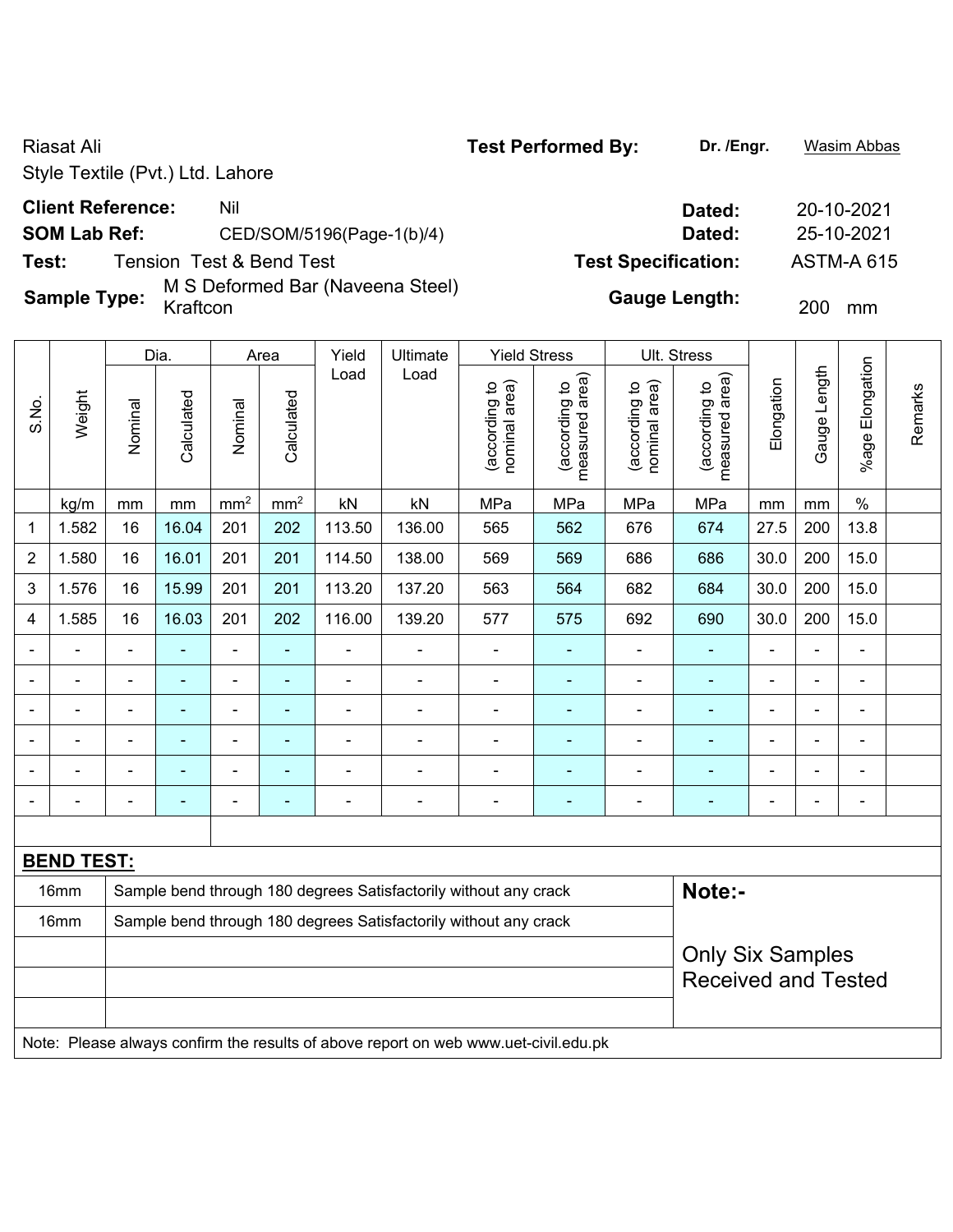# **Client Reference:** Nil Nil 20-10-2021

### **SOM Lab Ref:** CED/SOM/5196(Page-2/4) **Dated:** 25-10-2021

**Test:** Tension Test & Bend Test **Test Specification:** ASTM-A 615

**Sample Type:** M S Deformed Bar (Mughal Steel) ASE **Gauge Length:** 200 mm

|                |                   |         | Dia.           |                 | Area            | Yield          | Ultimate                                                                            |                                | <b>Yield Stress</b>             |                                | Ult. Stress                     |                |                |                       |         |
|----------------|-------------------|---------|----------------|-----------------|-----------------|----------------|-------------------------------------------------------------------------------------|--------------------------------|---------------------------------|--------------------------------|---------------------------------|----------------|----------------|-----------------------|---------|
| S.No.          | Weight            | Nominal | Calculated     | Nominal         | Calculated      | Load           | Load                                                                                | nominal area)<br>(according to | (according to<br>measured area) | nominal area)<br>(according to | measured area)<br>(according to | Elongation     | Gauge Length   | Elongation<br>$%$ age | Remarks |
|                | kg/m              | mm      | mm             | mm <sup>2</sup> | mm <sup>2</sup> | kN             | kN                                                                                  | MPa                            | MPa                             | MPa                            | MPa                             | mm             | mm             | $\%$                  |         |
| 1              | 3.824             | 25      | 24.90          | 491             | 487             | 215.20         | 330.50                                                                              | 438                            | 442                             | 673                            | 679                             | 35.0           | 200            | 17.5                  |         |
| $\overline{2}$ | 3.852             | 25      | 25.00          | 491             | 491             | 224.20         | 328.70                                                                              | 457                            | 457                             | 670                            | 670                             | 27.5           | 200            | 13.8                  |         |
| 3              | 3.834             | 25      | 24.94          | 491             | 488             | 225.70         | 328.70                                                                              | 460                            | 463                             | 670                            | 674                             | 25.0           | 200            | 12.5                  |         |
| 4              | 3.895             | 25      | 25.13          | 491             | 496             | 221.70         | 329.50                                                                              | 452                            | 447                             | 671                            | 665                             | 27.5           | 200            | 13.8                  |         |
| 5              | 1.633             | 16      | 16.27          | 201             | 208             | 111.70         | 137.70                                                                              | 556                            | 538                             | 685                            | 663                             | 35.0           | 200            | 17.5                  |         |
| 6              | 1.540             | 16      | 15.81          | 201             | 196             | 109.50         | 135.50                                                                              | 545                            | 559                             | 674                            | 691                             | 30.0           | 200            | 15.0                  |         |
| $\overline{7}$ | 1.564             | 16      | 15.93          | 201             | 199             | 109.00         | 135.50                                                                              | 542                            | 548                             | 674                            | 681                             | 25.0           | 200            | 12.5                  |         |
| 8              | 1.561             | 16      | 15.91          | 201             | 199             | 109.20         | 135.50                                                                              | 543                            | 550                             | 674                            | 682                             | 27.5           | 200            | 13.8                  |         |
|                |                   |         |                | $\blacksquare$  | $\blacksquare$  | $\blacksquare$ |                                                                                     | ÷                              |                                 | $\blacksquare$                 | ۰                               |                |                | $\blacksquare$        |         |
| $\blacksquare$ |                   |         | $\blacksquare$ | $\blacksquare$  | $\blacksquare$  | $\overline{a}$ | $\blacksquare$                                                                      | $\blacksquare$                 | $\blacksquare$                  | $\blacksquare$                 | ۰                               | $\overline{a}$ | $\blacksquare$ | $\blacksquare$        |         |
|                |                   |         |                |                 |                 |                |                                                                                     |                                |                                 |                                |                                 |                |                |                       |         |
|                | <b>BEND TEST:</b> |         |                |                 |                 |                |                                                                                     |                                |                                 |                                |                                 |                |                |                       |         |
|                | 25mm              |         |                |                 |                 |                | Sample bend through 180 degrees Satisfactorily without any crack                    |                                |                                 |                                | Note:-                          |                |                |                       |         |
|                | 25mm              |         |                |                 |                 |                | Sample bend through 180 degrees Satisfactorily without any crack                    |                                |                                 |                                |                                 |                |                |                       |         |
|                | 16mm              |         |                |                 |                 |                | Sample bend through 180 degrees Satisfactorily without any crack                    |                                |                                 |                                | <b>Only Twelve Samples</b>      |                |                |                       |         |
|                | 16mm              |         |                |                 |                 |                | Sample bend through 180 degrees Satisfactorily without any crack                    |                                |                                 |                                | <b>Received and Tested</b>      |                |                |                       |         |
|                |                   |         |                |                 |                 |                |                                                                                     |                                |                                 |                                |                                 |                |                |                       |         |
|                |                   |         |                |                 |                 |                | Note: Please always confirm the results of above report on web www.uet-civil.edu.pk |                                |                                 |                                |                                 |                |                |                       |         |

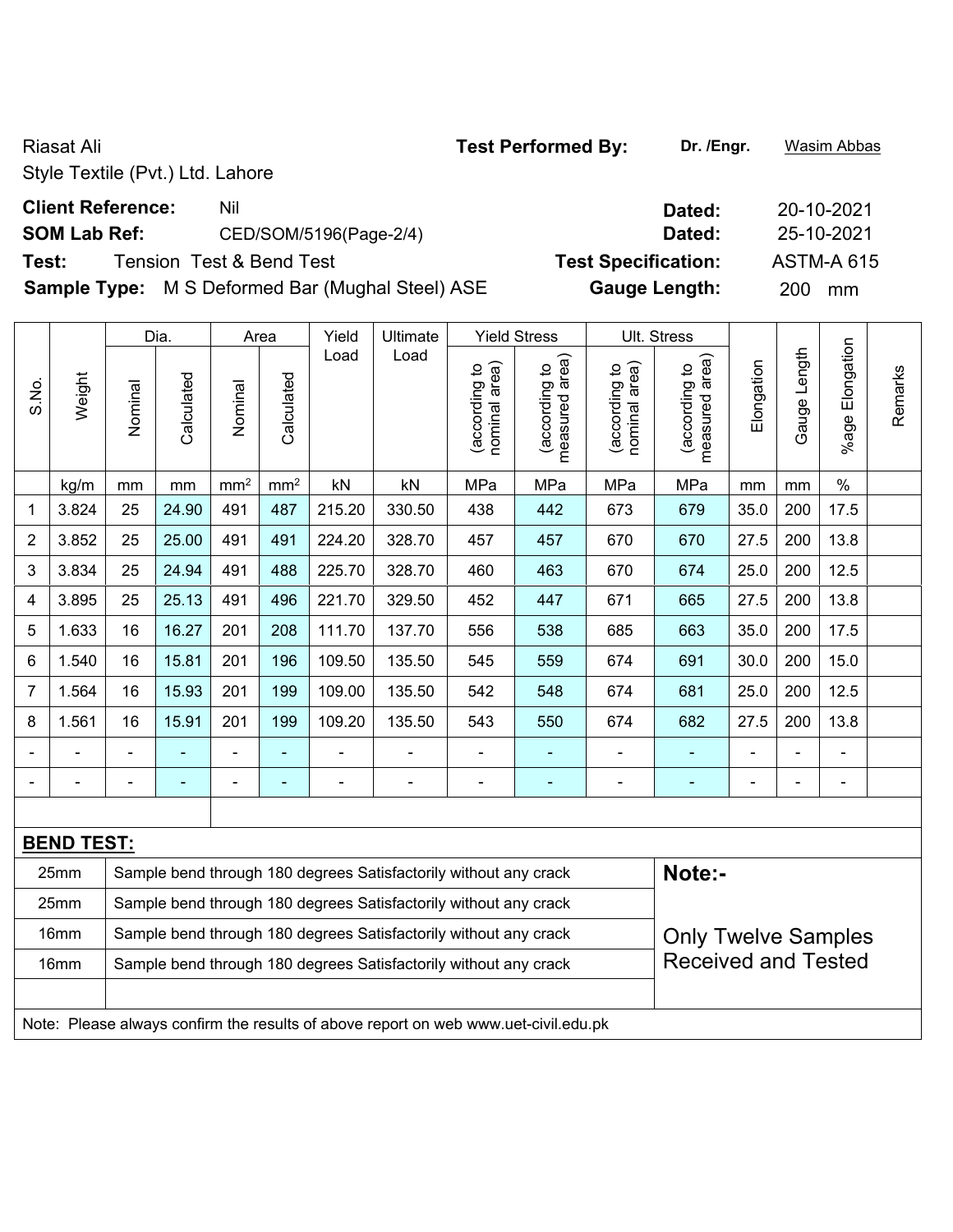# **Client Reference:** Nil Nil 20-10-2021

# **SOM Lab Ref:** CED/SOM/5196(Page-3/4) **Dated:** 25-10-2021

# **Test:** Tension Test & Bend Test **Test Specification:** ASTM-A 615

**Sample Type:** M S Deformed Bar (FF Steel) ASE **Gauge Length:** 200 mm

|                |                   |                | Dia.                     |                 | Area            | Yield          | <b>Ultimate</b>                                                                     |                                | <b>Yield Stress</b>             |                                | Ult. Stress                     |                |                          |                      |         |
|----------------|-------------------|----------------|--------------------------|-----------------|-----------------|----------------|-------------------------------------------------------------------------------------|--------------------------------|---------------------------------|--------------------------------|---------------------------------|----------------|--------------------------|----------------------|---------|
| S.No.          | Weight            | Nominal        | Calculated               | Nominal         | Calculated      | Load           | Load                                                                                | nominal area)<br>(according to | measured area)<br>(according to | nominal area)<br>(according to | (according to<br>measured area) | Elongation     | Gauge Length             | Elongation<br>%age I | Remarks |
|                | kg/m              | mm             | mm                       | mm <sup>2</sup> | mm <sup>2</sup> | kN             | kN                                                                                  | MPa                            | MPa                             | MPa                            | MPa                             | mm             | mm                       | $\%$                 |         |
| 1              | 2.362             | 20             | 19.58                    | 314             | 301             | 154.70         | 201.50                                                                              | 492                            | 514                             | 641                            | 670                             | 35.0           | 200                      | 17.5                 |         |
| $\overline{2}$ | 2.348             | 20             | 19.52                    | 314             | 299             | 146.70         | 198.00                                                                              | 467                            | 491                             | 630                            | 662                             | 32.5           | 200                      | 16.3                 |         |
| 3              | 2.367             | 20             | 19.60                    | 314             | 302             | 151.70         | 199.70                                                                              | 483                            | 504                             | 636                            | 663                             | 32.5           | 200                      | 16.3                 |         |
| 4              | 2.373             | 20             | 19.62                    | 314             | 302             | 152.70         | 200.20                                                                              | 486                            | 506                             | 637                            | 663                             | 30.0           | 200                      | 15.0                 |         |
|                |                   | $\blacksquare$ | ä,                       | $\blacksquare$  | ٠               | ÷.             | $\blacksquare$                                                                      | $\blacksquare$                 | $\blacksquare$                  | $\blacksquare$                 | $\blacksquare$                  | $\blacksquare$ | ä,                       | ä,                   |         |
|                | $\blacksquare$    | $\blacksquare$ | ä,                       | $\frac{1}{2}$   | ÷               | ÷,             | $\blacksquare$                                                                      | $\blacksquare$                 | $\blacksquare$                  | ÷,                             | ä,                              | $\blacksquare$ | ä,                       | ä,                   |         |
|                |                   | $\blacksquare$ | ۳                        | $\blacksquare$  | ۰               | ÷              | $\blacksquare$                                                                      | L,                             | $\blacksquare$                  | $\blacksquare$                 | $\blacksquare$                  |                | L,                       | $\blacksquare$       |         |
|                |                   |                |                          | -               | ۰               |                |                                                                                     | $\blacksquare$                 |                                 |                                |                                 |                | $\blacksquare$           | $\blacksquare$       |         |
|                |                   |                |                          | ä,              |                 |                |                                                                                     |                                |                                 |                                |                                 |                |                          |                      |         |
|                |                   | $\blacksquare$ | $\overline{\phantom{0}}$ | -               | ۰               | $\blacksquare$ | $\blacksquare$                                                                      | ÷                              | $\overline{\phantom{0}}$        | ٠                              | $\overline{\phantom{0}}$        | $\blacksquare$ | $\overline{\phantom{0}}$ | ۰                    |         |
|                |                   |                |                          |                 |                 |                |                                                                                     |                                |                                 |                                |                                 |                |                          |                      |         |
|                | <b>BEND TEST:</b> |                |                          |                 |                 |                |                                                                                     |                                |                                 |                                |                                 |                |                          |                      |         |
|                | 20mm              |                |                          |                 |                 |                | Sample bend through 180 degrees Satisfactorily without any crack                    |                                |                                 |                                | Note:-                          |                |                          |                      |         |
|                | 20mm              |                |                          |                 |                 |                | Sample bend through 180 degrees Satisfactorily without any crack                    |                                |                                 |                                |                                 |                |                          |                      |         |
|                |                   |                |                          |                 |                 |                |                                                                                     |                                |                                 |                                | <b>Only Six Samples</b>         |                |                          |                      |         |
|                |                   |                |                          |                 |                 |                |                                                                                     |                                |                                 |                                | <b>Received and Tested</b>      |                |                          |                      |         |
|                |                   |                |                          |                 |                 |                |                                                                                     |                                |                                 |                                |                                 |                |                          |                      |         |
|                |                   |                |                          |                 |                 |                | Note: Please always confirm the results of above report on web www.uet-civil.edu.pk |                                |                                 |                                |                                 |                |                          |                      |         |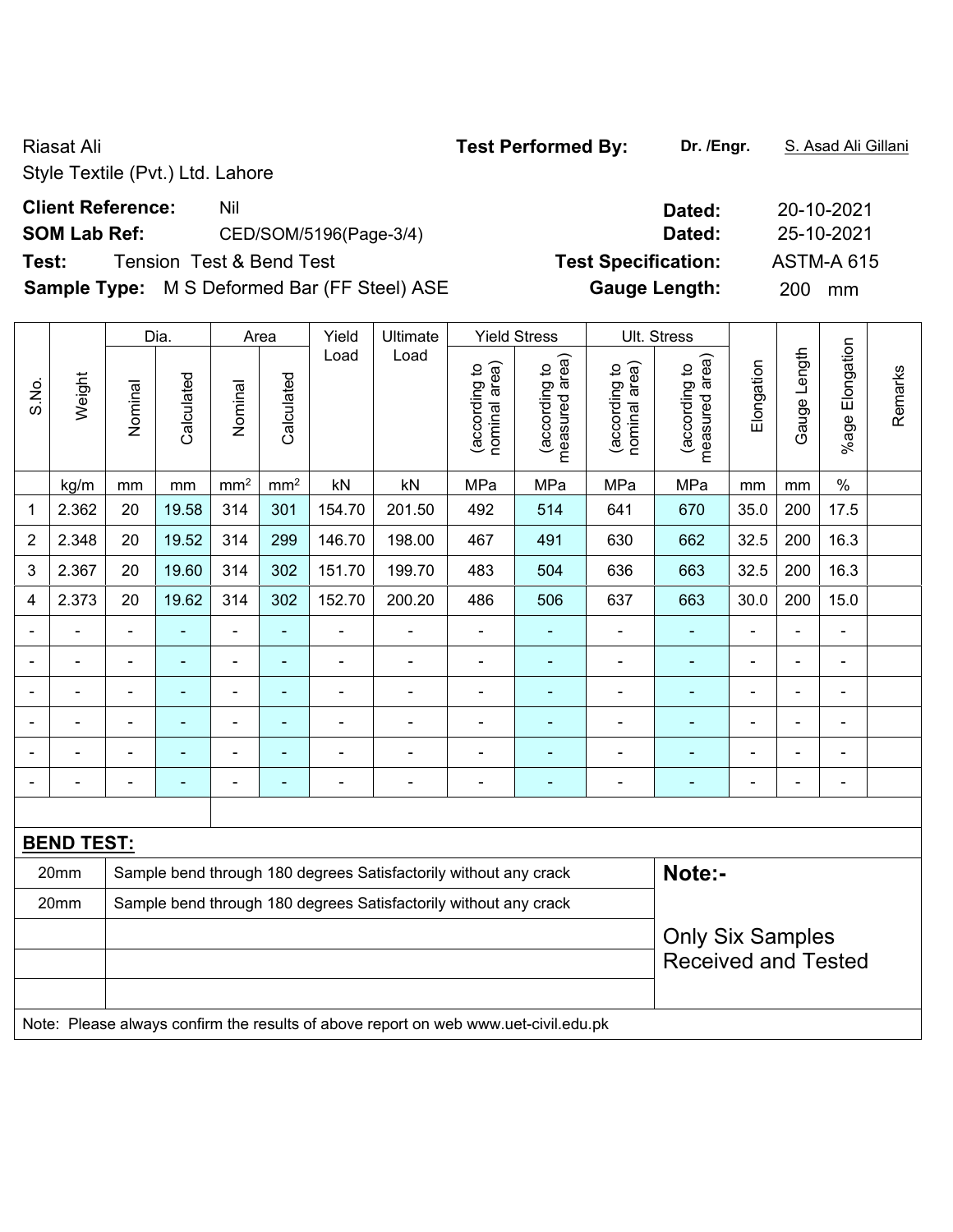**Sample Type:** M S Deformed Bar (Agha Steel) Kraftcon **Gauge Length:** 200 mm

|                |                   |         | Dia.                                                                                       |                 | Area            | Yield          | Ultimate                                                                            |                                | <b>Yield Stress</b>             |                                | Ult. Stress                     |                |              |                 |         |  |
|----------------|-------------------|---------|--------------------------------------------------------------------------------------------|-----------------|-----------------|----------------|-------------------------------------------------------------------------------------|--------------------------------|---------------------------------|--------------------------------|---------------------------------|----------------|--------------|-----------------|---------|--|
| S.No.          | Weight            | Nominal | Calculated                                                                                 | Nominal         | Calculated      | Load           | Load                                                                                | nominal area)<br>(according to | measured area)<br>(according to | nominal area)<br>(according to | measured area)<br>(according to | Elongation     | Gauge Length | %age Elongation | Remarks |  |
|                | kg/m              | mm      | mm                                                                                         | mm <sup>2</sup> | mm <sup>2</sup> | kN             | kN                                                                                  | MPa                            | MPa                             | MPa                            | MPa                             | mm             | mm           | $\%$            |         |  |
| 1              | 3.851             | 25      | 25.00                                                                                      | 491             | 491             | 219.70         | 329.50                                                                              | 448                            | 448                             | 671                            | 672                             | 37.5           | 200          | 18.8            |         |  |
| $\overline{2}$ | 3.894             | 25      | 25.13                                                                                      | 491             | 496             | 223.50         | 325.50                                                                              | 455                            | 451                             | 663                            | 657                             | 35.0           | 200          | 17.5            |         |  |
| 3              | 3.850             | 25      | 24.99                                                                                      | 491             | 490             | 213.50         | 314.00                                                                              | 435                            | 436                             | 640                            | 641                             | 35.0           | 200          | 17.5            |         |  |
| 4              | 3.976             | 25      | 25.40                                                                                      | 491             | 507             | 270.50         | 361.20                                                                              | 551                            | 535                             | 736                            | 714                             | 35.0           | 200          | 17.5            |         |  |
| 5              | 1.581             | 16      | 16.01                                                                                      | 201             | 201             | 118.00         | 141.20                                                                              | 587                            | 586                             | 702                            | 702                             | 27.5           | 200          | 13.8            |         |  |
| 6              | 1.588             | 16      | 16.05<br>201<br>106.70<br>136.20<br>15.0<br>202<br>531<br>528<br>30.0<br>200<br>677<br>674 |                 |                 |                |                                                                                     |                                |                                 |                                |                                 |                |              |                 |         |  |
| $\overline{7}$ | 1.579             | 16      | 16.01                                                                                      | 201             | 201             | 116.20         | 139.50                                                                              | 578                            | 578                             | 694                            | 694                             | 27.5           | 200          | 13.8            |         |  |
| 8              | 1.543             | 16      | 15.82                                                                                      | 201             | 197             | 107.20         | 136.50                                                                              | 533                            | 546                             | 679                            | 695                             | 32.5           | 200          | 16.3            |         |  |
|                |                   |         |                                                                                            | $\blacksquare$  | $\blacksquare$  |                |                                                                                     | $\blacksquare$                 | $\blacksquare$                  | $\overline{a}$                 | $\blacksquare$                  | $\blacksquare$ |              |                 |         |  |
|                |                   |         | ä,                                                                                         | ÷               | ÷               | $\blacksquare$ | ÷                                                                                   | $\blacksquare$                 | $\blacksquare$                  | $\overline{a}$                 |                                 | $\blacksquare$ | ÷            | ÷,              |         |  |
|                |                   |         |                                                                                            |                 |                 |                |                                                                                     |                                |                                 |                                |                                 |                |              |                 |         |  |
|                | <b>BEND TEST:</b> |         |                                                                                            |                 |                 |                |                                                                                     |                                |                                 |                                |                                 |                |              |                 |         |  |
|                | 25mm              |         |                                                                                            |                 |                 |                | Sample bend through 180 degrees Satisfactorily without any crack                    |                                |                                 |                                | Note:-                          |                |              |                 |         |  |
|                | 25mm              |         |                                                                                            |                 |                 |                | Sample bend through 180 degrees Satisfactorily without any crack                    |                                |                                 |                                |                                 |                |              |                 |         |  |
|                | 16mm              |         |                                                                                            |                 |                 |                | Sample bend through 180 degrees Satisfactorily without any crack                    |                                |                                 |                                | <b>Only Twelve Samples</b>      |                |              |                 |         |  |
|                | 16mm              |         |                                                                                            |                 |                 |                | Sample bend through 180 degrees Satisfactorily without any crack                    |                                |                                 |                                | <b>Received and Tested</b>      |                |              |                 |         |  |
|                |                   |         |                                                                                            |                 |                 |                |                                                                                     |                                |                                 |                                |                                 |                |              |                 |         |  |
|                |                   |         |                                                                                            |                 |                 |                | Note: Please always confirm the results of above report on web www.uet-civil.edu.pk |                                |                                 |                                |                                 |                |              |                 |         |  |

# **Client Reference:** Nil Nil 20-10-2021 **SOM Lab Ref:** CED/SOM/5196(Page-4/4) **Dated:** 25-10-2021 **Test:** Tension Test & Bend Test **Test Specification:** ASTM-A 615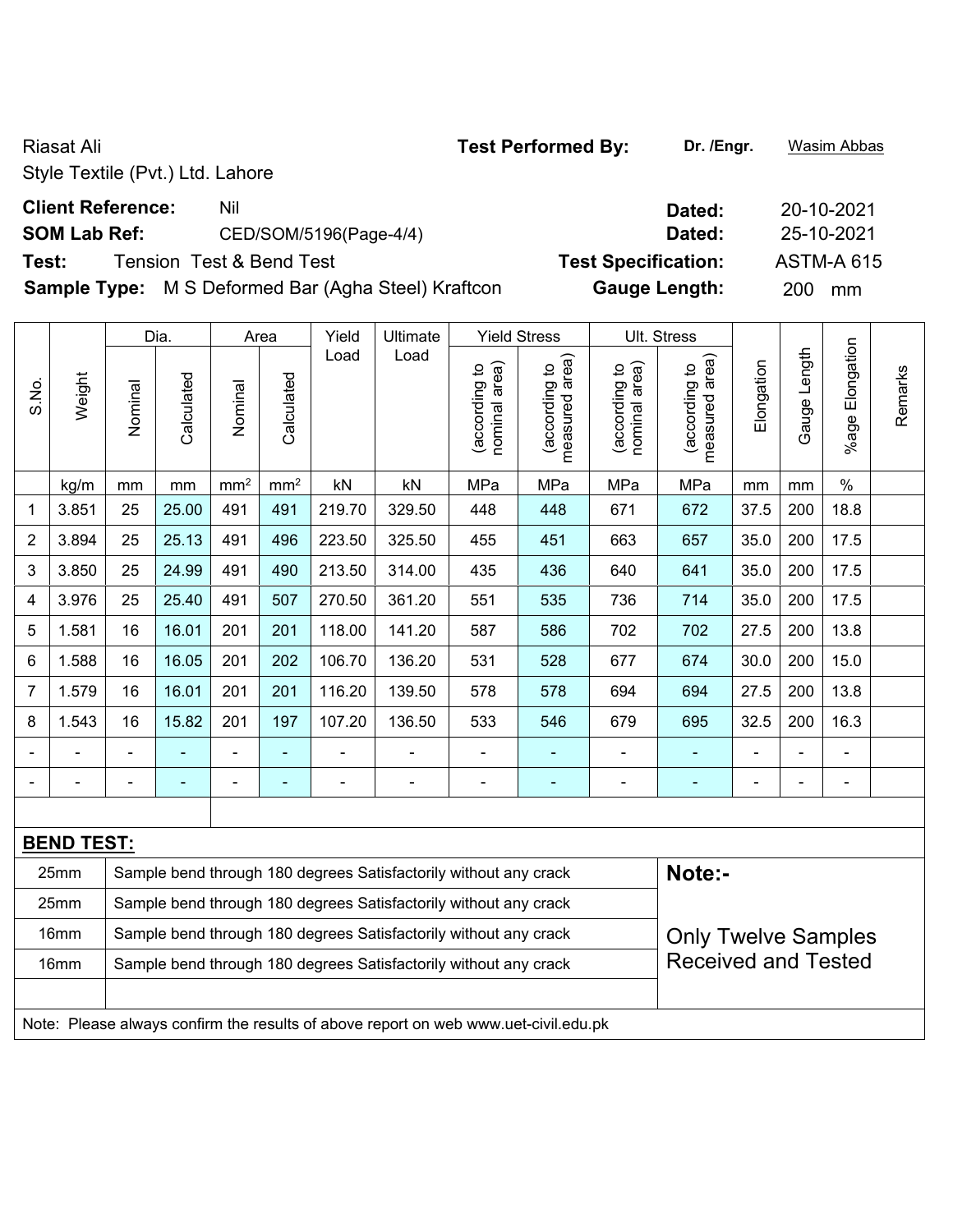**Sample Type:** M S Deformed Bar (Agha Steel) Kraftcon **Gauge Length:** 200 mm

|                |                   |         | Dia.       |                 | Area            | Yield          | Ultimate                                                                            |                                | <b>Yield Stress</b>             |                                | Ult. Stress                     |                |              |                 |         |
|----------------|-------------------|---------|------------|-----------------|-----------------|----------------|-------------------------------------------------------------------------------------|--------------------------------|---------------------------------|--------------------------------|---------------------------------|----------------|--------------|-----------------|---------|
| S.No.          | Weight            | Nominal | Calculated | Nominal         | Calculated      | Load           | Load                                                                                | nominal area)<br>(according to | measured area)<br>(according to | nominal area)<br>(according to | measured area)<br>(according to | Elongation     | Gauge Length | %age Elongation | Remarks |
|                | kg/m              | mm      | mm         | mm <sup>2</sup> | mm <sup>2</sup> | kN             | kN                                                                                  | MPa                            | MPa                             | MPa                            | MPa                             | mm             | mm           | $\%$            |         |
| 1              | 3.860             | 25      | 25.03      | 491             | 492             | 268.70         | 340.70                                                                              | 547                            | 547                             | 694                            | 693                             | 40.0           | 200          | 20.0            |         |
| 2              | 3.866             | 25      | 25.04      | 491             | 492             | 273.20         | 344.20                                                                              | 557                            | 555                             | 701                            | 699                             | 37.5           | 200          | 18.8            |         |
| 3              | 3.864             | 25      | 25.03      | 491             | 492             | 249.20         | 322.70                                                                              | 508                            | 507                             | 657                            | 656                             | 37.5           | 200          | 18.8            |         |
| 4              | 3.883             | 25      | 25.10      | 491             | 495             | 270.50         | 343.50                                                                              | 551                            | 547                             | 700                            | 695                             | 35.0           | 200          | 17.5            |         |
| 5              | 1.594             | 16      | 16.08      | 201             | 203             | 107.70         | 140.20                                                                              | 536                            | 531                             | 697                            | 691                             | 32.5           | 200          | 16.3            |         |
| 6              | 1.566             | 16      | 15.94      | 201             | 200             | 106.70         | 138.20                                                                              | 531                            | 535                             | 687                            | 693                             | 30.0           | 200          | 15.0            |         |
| $\overline{7}$ | 1.561             | 16      | 15.91      | 201             | 199             | 108.00         | 139.70                                                                              | 537                            | 544                             | 695                            | 703                             | 30.0           | 200          | 15.0            |         |
| 8              | 1.567             | 16      | 15.94      | 201             | 200             | 105.70         | 138.00                                                                              | 526                            | 530                             | 686                            | 692                             | 32.5           | 200          | 16.3            |         |
|                |                   |         |            | $\blacksquare$  |                 |                |                                                                                     | ۰                              | $\blacksquare$                  | $\qquad \qquad \blacksquare$   | $\blacksquare$                  |                |              |                 |         |
|                |                   |         | ä,         | ÷               | ÷               | $\blacksquare$ | ÷                                                                                   | $\blacksquare$                 | $\blacksquare$                  | $\overline{a}$                 | $\blacksquare$                  | $\blacksquare$ | ä,           | ÷,              |         |
|                |                   |         |            |                 |                 |                |                                                                                     |                                |                                 |                                |                                 |                |              |                 |         |
|                | <b>BEND TEST:</b> |         |            |                 |                 |                |                                                                                     |                                |                                 |                                |                                 |                |              |                 |         |
|                | 25mm              |         |            |                 |                 |                | Sample bend through 180 degrees Satisfactorily without any crack                    |                                |                                 |                                | Note:-                          |                |              |                 |         |
|                | 25mm              |         |            |                 |                 |                | Sample bend through 180 degrees Satisfactorily without any crack                    |                                |                                 |                                |                                 |                |              |                 |         |
|                | 16mm              |         |            |                 |                 |                | Sample bend through 180 degrees Satisfactorily without any crack                    |                                |                                 |                                | <b>Only Twelve Samples</b>      |                |              |                 |         |
|                | 16mm              |         |            |                 |                 |                | Sample bend through 180 degrees Satisfactorily without any crack                    |                                |                                 |                                | <b>Received and Tested</b>      |                |              |                 |         |
|                |                   |         |            |                 |                 |                |                                                                                     |                                |                                 |                                |                                 |                |              |                 |         |
|                |                   |         |            |                 |                 |                | Note: Please always confirm the results of above report on web www.uet-civil.edu.pk |                                |                                 |                                |                                 |                |              |                 |         |

# **Client Reference:** Nil Nil 21-10-2021 **SOM Lab Ref:** CED/SOM/5197(Page-1/2) **Dated:** 25-10-2021 **Test:** Tension Test & Bend Test **Test Specification:** ASTM-A 615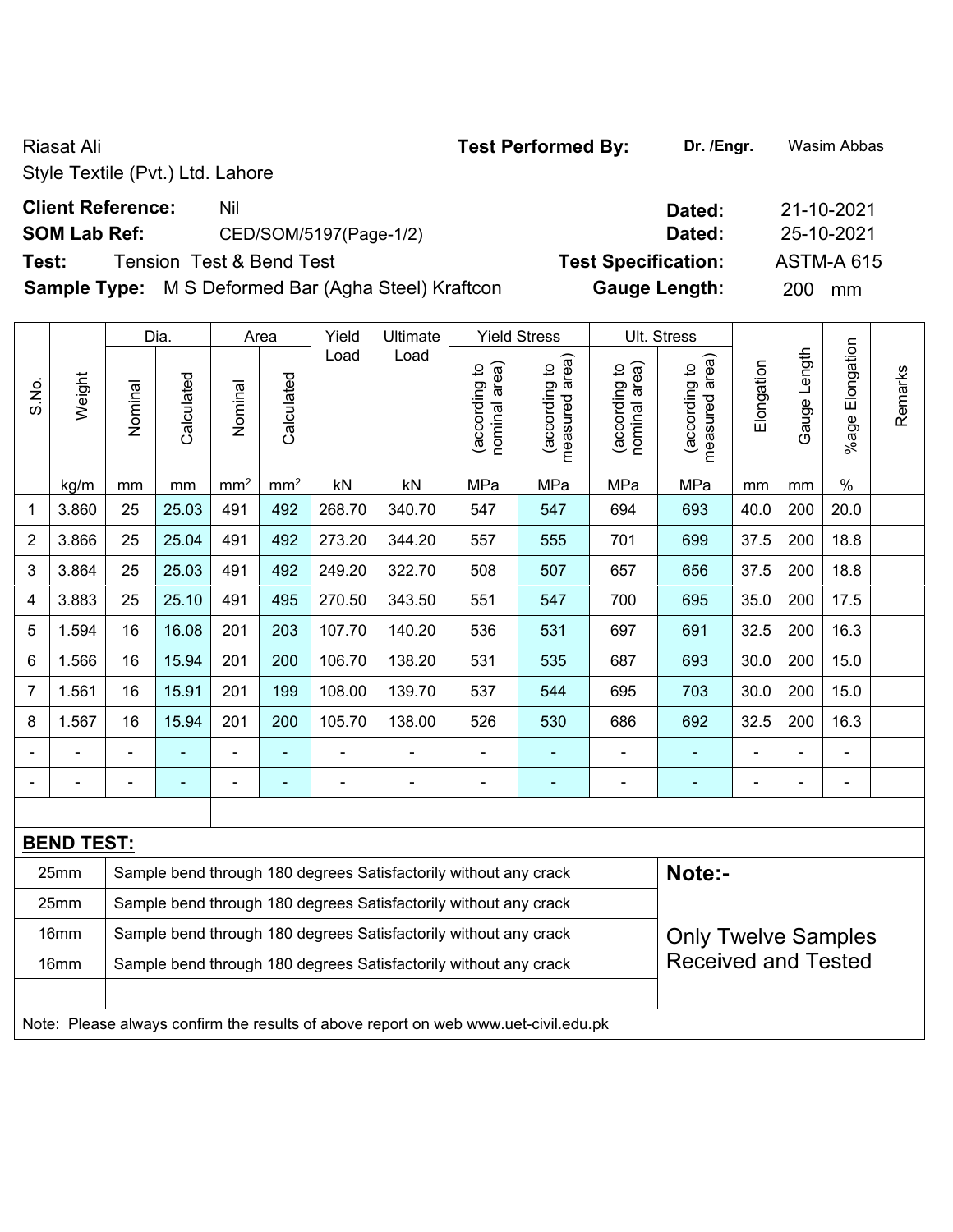# **SOM Lab Ref:** CED/SOM/5197(Page-2/2) **Dated:** 25-10-2021

**Test:** Tension Test & Bend Test **Test Specification:** ASTM-A 615

**Sample Type:** M S Deformed Bar (Agha Steel) Kraftcon **Gauge Length:** 200 mm

|                |                   |                | Dia.                                                                                                                                                                           |                 | Area            | Yield          | Ultimate                                                                            |                                | <b>Yield Stress</b>             |                                | Ult. Stress                     |                |              |                           |         |  |  |
|----------------|-------------------|----------------|--------------------------------------------------------------------------------------------------------------------------------------------------------------------------------|-----------------|-----------------|----------------|-------------------------------------------------------------------------------------|--------------------------------|---------------------------------|--------------------------------|---------------------------------|----------------|--------------|---------------------------|---------|--|--|
| S.No.          | Weight            | Nominal        | Calculated                                                                                                                                                                     | Nominal         | Calculated      | Load           | Load                                                                                | nominal area)<br>(according to | (according to<br>measured area) | nominal area)<br>(according to | (according to<br>measured area) | Elongation     | Gauge Length | Elongation<br>$%$ age $ $ | Remarks |  |  |
|                | kg/m              | mm             | mm                                                                                                                                                                             | mm <sup>2</sup> | mm <sup>2</sup> | kN             | kN                                                                                  | MPa                            | MPa                             | MPa                            | MPa                             | mm             | mm           | $\%$                      |         |  |  |
| 1              | 0.865             | 12             | 11.84                                                                                                                                                                          | 113             | 110             | 54.20          | 70.00                                                                               | 479                            | 493                             | 619                            | 637                             | 37.5           | 200          | 18.8                      |         |  |  |
| $\overline{2}$ | 0.905             | 12             | 12.12                                                                                                                                                                          | 113             | 115             | 56.70          | 73.20                                                                               | 501                            | 492                             | 647                            | 635                             | 32.5           | 200          | 16.3                      |         |  |  |
| 3              | 0.850             | 12             | 11.74                                                                                                                                                                          | 113             | 108             | 53.20          | 66.70                                                                               | 470                            | 492                             | 590                            | 617                             | 30.0           | 200          | 15.0                      |         |  |  |
| 4              | 0.917             | 12             | 12.19                                                                                                                                                                          | 113             | 117             | 56.20          | 73.20                                                                               | 497                            | 482                             | 647                            | 627                             | 32.5           | 200          | 16.3                      |         |  |  |
|                |                   | $\blacksquare$ | $\blacksquare$                                                                                                                                                                 | ۰               | $\blacksquare$  | $\blacksquare$ | $\blacksquare$                                                                      | $\overline{\phantom{a}}$       | $\blacksquare$                  | $\blacksquare$                 | $\blacksquare$                  | $\overline{a}$ | L,           | $\overline{\phantom{a}}$  |         |  |  |
|                |                   | ä,             | ä,<br>ä,<br>ä,<br>÷,<br>÷,<br>$\blacksquare$<br>÷,<br>$\overline{\phantom{a}}$<br>$\blacksquare$<br>÷<br>$\blacksquare$<br>$\blacksquare$                                      |                 |                 |                |                                                                                     |                                |                                 |                                |                                 |                |              |                           |         |  |  |
|                |                   |                | $\blacksquare$<br>$\blacksquare$<br>$\blacksquare$<br>$\blacksquare$<br>÷<br>ä,<br>$\blacksquare$<br>$\blacksquare$<br>$\blacksquare$<br>$\blacksquare$<br>÷<br>$\blacksquare$ |                 |                 |                |                                                                                     |                                |                                 |                                |                                 |                |              |                           |         |  |  |
|                |                   |                |                                                                                                                                                                                | $\blacksquare$  | $\blacksquare$  | $\blacksquare$ |                                                                                     |                                | $\blacksquare$                  |                                |                                 |                |              | $\overline{\phantom{0}}$  |         |  |  |
|                |                   |                |                                                                                                                                                                                |                 |                 |                |                                                                                     |                                |                                 |                                | ä,                              |                |              |                           |         |  |  |
|                |                   | $\blacksquare$ | ۰                                                                                                                                                                              | $\blacksquare$  | $\blacksquare$  | $\overline{a}$ | $\blacksquare$                                                                      |                                | ٠                               |                                | ۰                               | $\blacksquare$ | ÷            | $\blacksquare$            |         |  |  |
|                |                   |                |                                                                                                                                                                                |                 |                 |                |                                                                                     |                                |                                 |                                |                                 |                |              |                           |         |  |  |
|                | <b>BEND TEST:</b> |                |                                                                                                                                                                                |                 |                 |                |                                                                                     |                                |                                 |                                |                                 |                |              |                           |         |  |  |
|                | 12mm              |                |                                                                                                                                                                                |                 |                 |                | Sample bend through 180 degrees Satisfactorily without any crack                    |                                |                                 |                                | Note:-                          |                |              |                           |         |  |  |
|                | 12mm              |                |                                                                                                                                                                                |                 |                 |                | Sample bend through 180 degrees Satisfactorily without any crack                    |                                |                                 |                                |                                 |                |              |                           |         |  |  |
|                |                   |                |                                                                                                                                                                                |                 |                 |                |                                                                                     |                                |                                 |                                | <b>Only Six Samples</b>         |                |              |                           |         |  |  |
|                |                   |                |                                                                                                                                                                                |                 |                 |                |                                                                                     |                                |                                 |                                | <b>Received and Tested</b>      |                |              |                           |         |  |  |
|                |                   |                |                                                                                                                                                                                |                 |                 |                |                                                                                     |                                |                                 |                                |                                 |                |              |                           |         |  |  |
|                |                   |                |                                                                                                                                                                                |                 |                 |                | Note: Please always confirm the results of above report on web www.uet-civil.edu.pk |                                |                                 |                                |                                 |                |              |                           |         |  |  |

**Client Reference:** Nil Nil 21-10-2021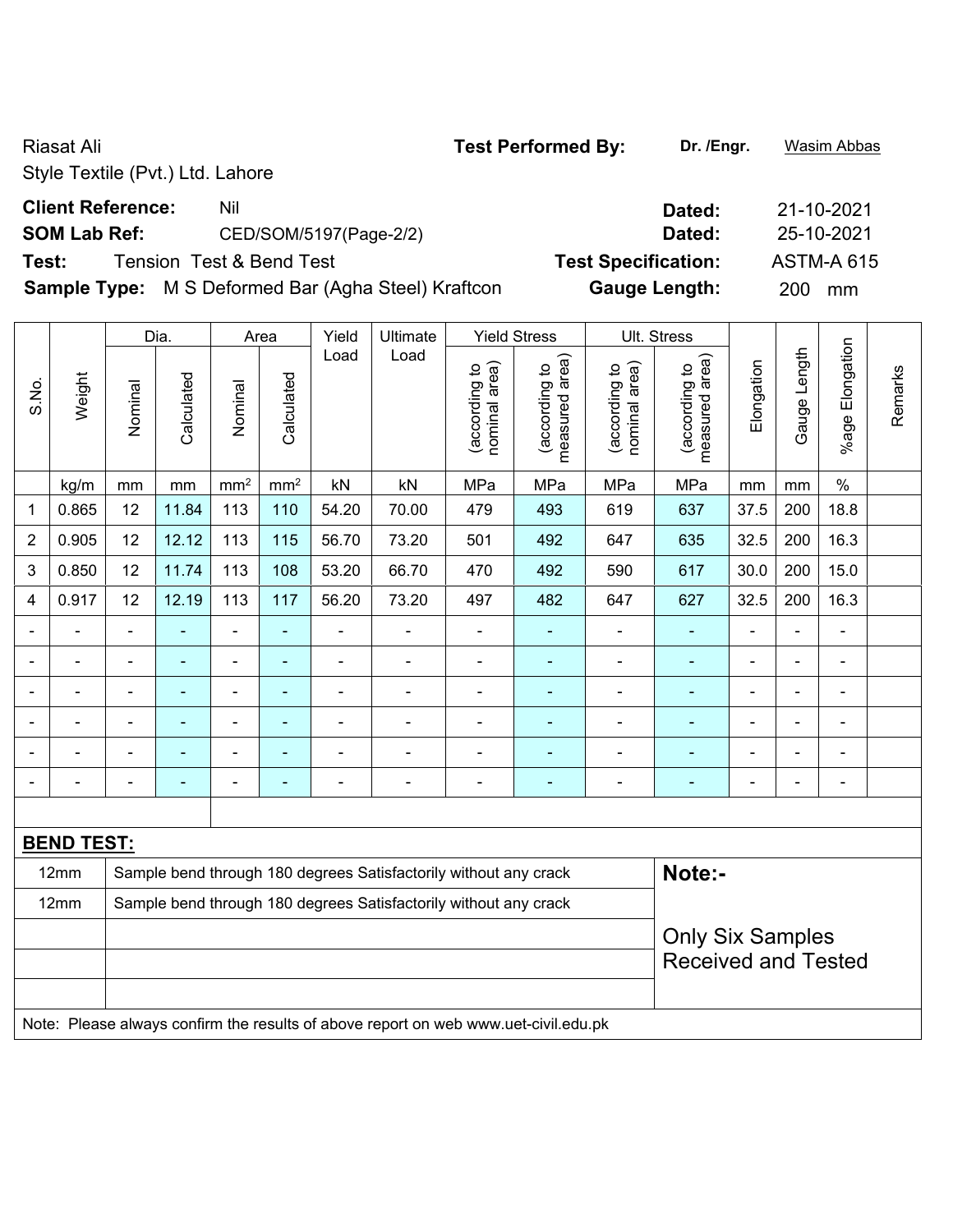Muhammad Shabbir **Test Performed By: Dr. /Engr.** Irfan ul Hassan

Construction Manager, Opal Deevar Developers Pvt. Ltd. Lahore

| ZD/ZO/L/037<br><b>Client Reference:</b><br>25-10-2021<br>Dated:              |                                                   | <b>SOM Lab</b><br>Ref:<br>Dated: | 5189(Page-1/1)<br>25-10-2021 |
|------------------------------------------------------------------------------|---------------------------------------------------|----------------------------------|------------------------------|
| <b>Tension Test &amp; Bend Test</b><br>Test:<br><b>Gauge Length:</b><br>inch | <b>Test Specification:</b><br><b>Sample Type:</b> | ASTM-A-615<br>Deformed Bar       |                              |

|                |                   |                          | Dia.                     |                          | Area            | Yield                    | Ultimate                                                                            |                                | <b>Yield Stress</b>             |                                | Ult. Stress                                             |                |                |                              |         |
|----------------|-------------------|--------------------------|--------------------------|--------------------------|-----------------|--------------------------|-------------------------------------------------------------------------------------|--------------------------------|---------------------------------|--------------------------------|---------------------------------------------------------|----------------|----------------|------------------------------|---------|
| S.No.          | Weight            | Nominal                  | Calculated               | Nominal                  | Calculated      | Load                     | Load                                                                                | nominal area)<br>(according to | measured area)<br>(according to | (according to<br>nominal area) | measured area)<br>(according to                         | Elongation     | Gauge Length   | %age Elongation              | Remarks |
|                | lb/ft             | #                        | in                       | in <sup>2</sup>          | in <sup>2</sup> | Tons                     | Tons                                                                                | psi                            | psi                             | psi                            | psi                                                     | in             | in             | $\frac{0}{0}$                |         |
| 1              | 0.652             | 4                        | 0.494                    | 0.20                     | 0.192           | 6.09                     | 8.74                                                                                | 67110                          | 69910                           | 96340                          | 100350                                                  | 1.30           | 8.0            | 16.3                         |         |
| $\overline{2}$ | 0.672             | 4                        | 0.501                    | 0.20                     | 0.197           | 6.47                     | 8.63                                                                                | 71380                          | 72470                           | 95210                          | 96660                                                   | 1.20           | 8.0            | 15.0                         |         |
| $\blacksquare$ | ÷                 | $\overline{\phantom{a}}$ | $\blacksquare$           | $\blacksquare$           | $\blacksquare$  | $\blacksquare$           | $\frac{1}{2}$                                                                       | $\overline{\phantom{a}}$       | $\blacksquare$                  | $\blacksquare$                 | $\blacksquare$                                          | $\blacksquare$ | $\blacksquare$ | $\overline{\phantom{a}}$     |         |
|                | ä,                | $\blacksquare$           | ÷,                       | $\blacksquare$           | ä,              | $\blacksquare$           | $\blacksquare$                                                                      | $\blacksquare$                 | ÷,                              | ä,                             | $\blacksquare$                                          | $\blacksquare$ | $\blacksquare$ | $\blacksquare$               |         |
|                | $\blacksquare$    | $\blacksquare$           | ä,                       | $\blacksquare$           | $\blacksquare$  | $\blacksquare$           | $\blacksquare$                                                                      | $\blacksquare$                 | $\blacksquare$                  | $\blacksquare$                 | $\blacksquare$                                          | ۰              | $\blacksquare$ | $\blacksquare$               |         |
|                |                   | $\blacksquare$           | ٠                        | ٠                        |                 | $\blacksquare$           | $\blacksquare$                                                                      | Ē,                             | ٠                               | ä,                             | $\overline{\phantom{0}}$                                | $\blacksquare$ |                | $\blacksquare$               |         |
|                | $\blacksquare$    | $\blacksquare$           | $\blacksquare$           | ä,                       | ä,              | ä,                       | $\blacksquare$                                                                      | $\blacksquare$                 | $\blacksquare$                  | $\blacksquare$                 | $\blacksquare$                                          | $\blacksquare$ |                | $\blacksquare$               |         |
|                | $\blacksquare$    | $\blacksquare$           | $\blacksquare$           | $\blacksquare$           | $\blacksquare$  | L,                       | $\blacksquare$                                                                      | $\overline{\phantom{a}}$       | ٠                               | ÷,                             | $\blacksquare$                                          | $\blacksquare$ | $\blacksquare$ | $\blacksquare$               |         |
|                |                   | $\overline{\phantom{0}}$ |                          | ÷                        | ۳               |                          | $\blacksquare$                                                                      | $\overline{\phantom{0}}$       |                                 | ÷                              |                                                         | ÷              |                | $\overline{\phantom{a}}$     |         |
| $\blacksquare$ | $\blacksquare$    | $\blacksquare$           | $\overline{\phantom{0}}$ | $\overline{\phantom{a}}$ | $\blacksquare$  | $\overline{\phantom{a}}$ | $\qquad \qquad \blacksquare$                                                        | $\overline{\phantom{a}}$       | $\blacksquare$                  | $\overline{\phantom{a}}$       | $\blacksquare$                                          | ۰              | $\blacksquare$ | $\qquad \qquad \blacksquare$ |         |
|                |                   |                          |                          |                          |                 |                          |                                                                                     |                                |                                 |                                |                                                         |                |                |                              |         |
|                | <b>BEND TEST:</b> |                          |                          |                          |                 |                          |                                                                                     |                                |                                 |                                |                                                         |                |                |                              |         |
|                | #4                |                          |                          |                          |                 |                          | Sample bend through 180 degrees Satisfactorily without any crack                    |                                |                                 |                                | Note:-                                                  |                |                |                              |         |
|                |                   |                          |                          |                          |                 |                          |                                                                                     |                                |                                 |                                |                                                         |                |                |                              |         |
|                |                   |                          |                          |                          |                 |                          |                                                                                     |                                |                                 |                                | <b>Only Three Samples</b><br><b>Received and Tested</b> |                |                |                              |         |
|                |                   |                          |                          |                          |                 |                          | Note: Please always confirm the results of above report on web www.uet-civil.edu.pk |                                |                                 |                                |                                                         |                |                |                              |         |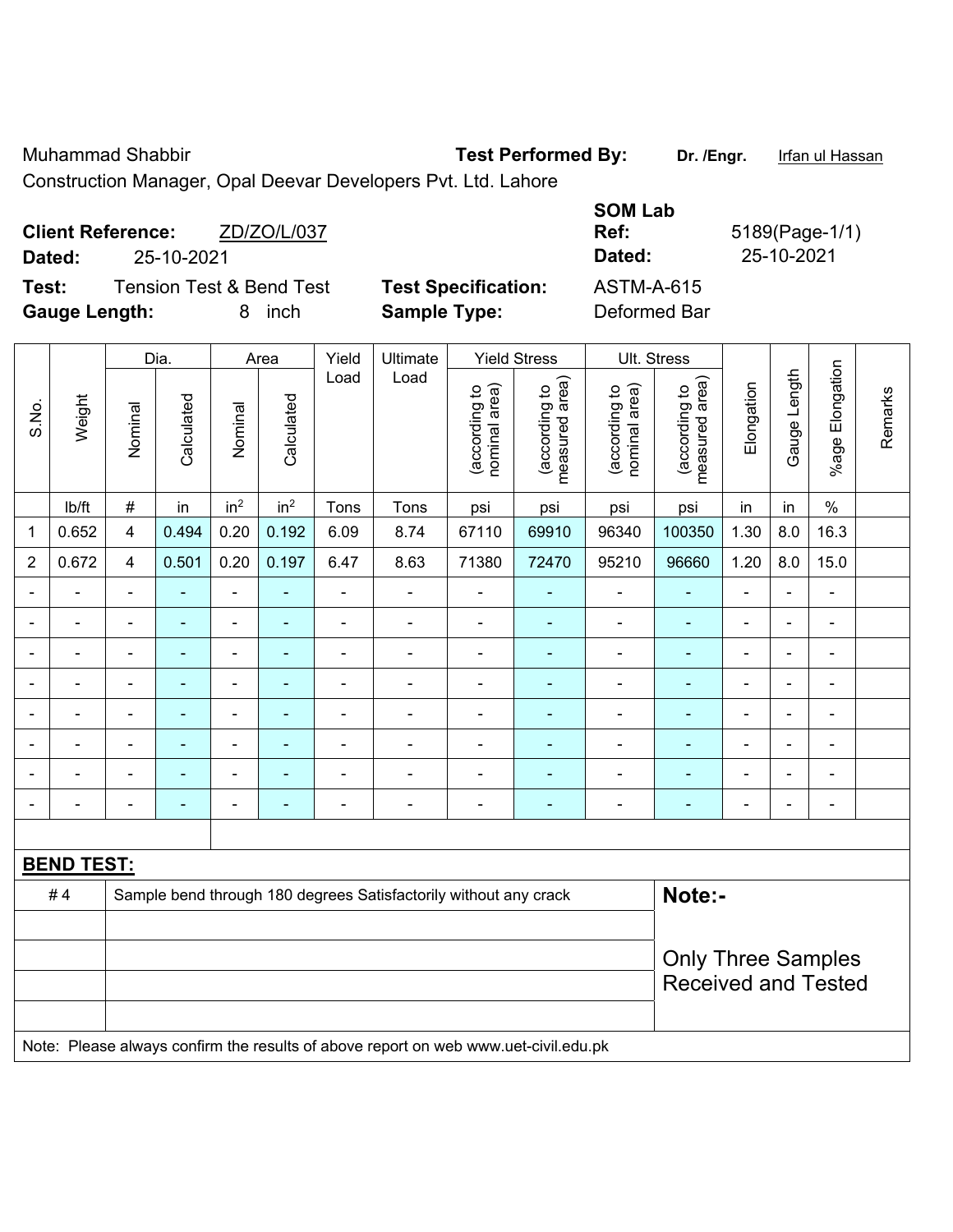Mr. Umar Safdar **Test Performed By:** Dr. /Engr. **Wasim Abbas** Usman Industries, Lahore

**Client Reference:** Nil

**Test:** Tension Test & Bend Test **Test Specification:** ASTM-A-615 **Gauge Length:** 8 inch **Sample Type:** Deformed Bar

**Ref:** 5198(Page-1/1) **Dated:** 25-10-2021 **Dated:** 25-10-2021

|              |                   |                         | Dia.                                                                                               |                 | Area            | Yield | <b>Ultimate</b>                                                                     |                                | <b>Yield Stress</b>                         | Ult. Stress                    |                                 |                |              |                       |         |  |
|--------------|-------------------|-------------------------|----------------------------------------------------------------------------------------------------|-----------------|-----------------|-------|-------------------------------------------------------------------------------------|--------------------------------|---------------------------------------------|--------------------------------|---------------------------------|----------------|--------------|-----------------------|---------|--|
| S.No.        | Weight            | Nominal                 | Calculated                                                                                         | Nominal         | Calculated      | Load  | Load                                                                                | nominal area)<br>(according to | (according to<br>neasured area)<br>measured | (according to<br>nominal area) | (according to<br>measured area) | Elongation     | Gauge Length | Elongation<br>$%$ age | Remarks |  |
|              | lb/ft             | $\#$                    | in                                                                                                 | in <sup>2</sup> | in <sup>2</sup> | Tons  | Tons                                                                                | psi                            | psi                                         | psi                            | psi                             | in             | in           | $\%$                  |         |  |
| $\mathbf{1}$ | 2.670             | 8                       | 1.000                                                                                              | 0.79            | 0.785           | 25.10 | 36.34                                                                               | 70070                          | 70510                                       | 101450                         | 102100                          | 1.20           | 8.0          | 15.0                  |         |  |
| 2            | 2.657             | 8                       | 0.997                                                                                              | 0.79            | 0.781           | 24.97 | 36.24                                                                               | 69720                          | 70530                                       | 101170                         | 102330                          | 1.50           | 8.0          | 18.8                  |         |  |
| 3            | 1.667             | $6\phantom{1}$          | 0.790                                                                                              | 0.44            | 0.490           | 14.07 | 20.85                                                                               | 70510                          | 63320                                       | 104490                         | 93830                           | 1.20           | 8.0          | 15.0                  |         |  |
| 4            | 1.673             | $6\phantom{1}$          | 0.791                                                                                              | 0.44            | 0.492           | 14.34 | 21.12                                                                               | 71890                          | 64290                                       | 105870                         | 94680                           | 1.30           | 8.0          | 16.3                  |         |  |
| 5            | 0.668             | $\overline{\mathbf{4}}$ | 0.500                                                                                              | 0.20            | 0.196           | 5.88  | 8.07                                                                                | 64860                          | 66190                                       | 89030                          | 90850                           | 1.20           | 8.0          | 15.0                  |         |  |
| 6            | 0.655             | $\overline{4}$          | 0.494<br>0.20<br>0.192<br>5.98<br>8.86<br>97680<br>101750<br>1.10<br>8.0<br>13.8<br>65990<br>68740 |                 |                 |       |                                                                                     |                                |                                             |                                |                                 |                |              |                       |         |  |
|              |                   |                         |                                                                                                    |                 |                 |       |                                                                                     |                                |                                             |                                |                                 |                |              |                       |         |  |
|              |                   |                         | ÷                                                                                                  | $\blacksquare$  |                 | ä,    | ÷,                                                                                  | $\blacksquare$                 | $\blacksquare$                              | $\blacksquare$                 | ۰                               | $\blacksquare$ |              | $\blacksquare$        |         |  |
|              |                   | ÷                       |                                                                                                    | ۰               |                 |       | ÷,                                                                                  | Ē,                             | ä,                                          | $\blacksquare$                 | ۰                               | Ē,             |              | ÷                     |         |  |
|              |                   | $\blacksquare$          |                                                                                                    | ۰               | ٠               |       | ÷                                                                                   | ÷                              | ÷                                           | $\blacksquare$                 | $\blacksquare$                  | $\blacksquare$ |              | ÷,                    |         |  |
|              |                   |                         |                                                                                                    |                 |                 |       |                                                                                     |                                |                                             |                                |                                 |                |              |                       |         |  |
|              | <b>BEND TEST:</b> |                         |                                                                                                    |                 |                 |       |                                                                                     |                                |                                             |                                |                                 |                |              |                       |         |  |
|              | # 8               |                         |                                                                                                    |                 |                 |       | Sample bend through 180 degrees Satisfactorily without any crack                    |                                |                                             |                                | Note:-                          |                |              |                       |         |  |
|              | #6                |                         |                                                                                                    |                 |                 |       | Sample bend through 180 degrees Satisfactorily without any crack                    |                                |                                             |                                |                                 |                |              |                       |         |  |
|              | #4                |                         |                                                                                                    |                 |                 |       | Sample bend through 180 degrees Satisfactorily without any crack                    |                                |                                             |                                | <b>Only Nine Samples</b>        |                |              |                       |         |  |
|              |                   |                         |                                                                                                    |                 |                 |       |                                                                                     |                                |                                             |                                | <b>Received and Tested</b>      |                |              |                       |         |  |
|              |                   |                         |                                                                                                    |                 |                 |       |                                                                                     |                                |                                             |                                |                                 |                |              |                       |         |  |
|              |                   |                         |                                                                                                    |                 |                 |       | Note: Please always confirm the results of above report on web www.uet-civil.edu.pk |                                |                                             |                                |                                 |                |              |                       |         |  |

**SOM Lab**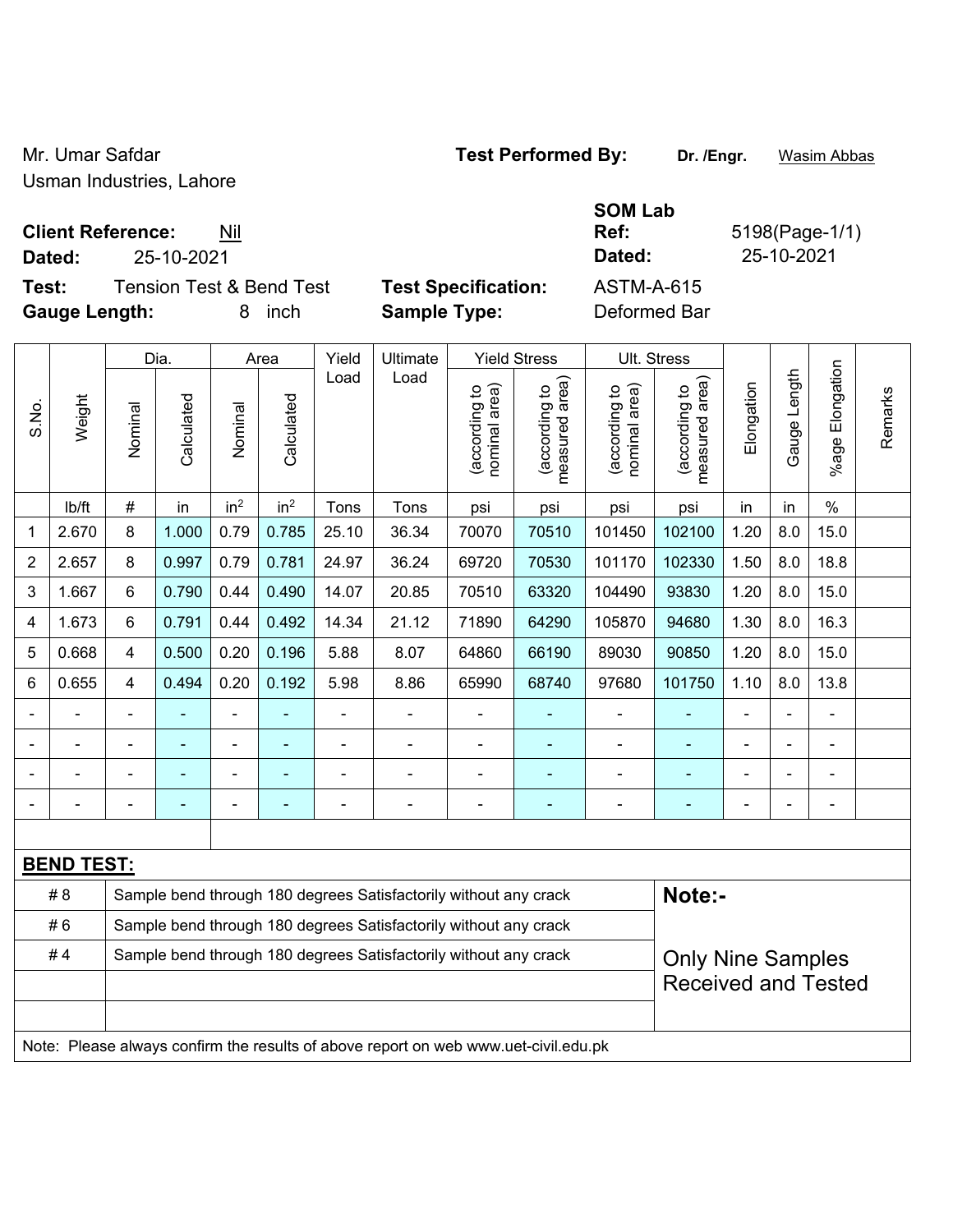Global Dairy Tech **Test Performed By:** Dr. /Engr. **Wasim Abbas** Main Boulvard Bahria Town, Lahore

**Test:** Tension Test & Bend Test **Test Specification:** ASTM-A-615 **Gauge Length:** 8 inch **Sample Type:** Deformed Bar

|             |                              |                     | <b>SOM Lab</b> |                |
|-------------|------------------------------|---------------------|----------------|----------------|
|             | <b>Client Reference: Nil</b> |                     | Ref:           | 5199(Page-1/1) |
| Dated:      | 25-10-2021                   |                     | Dated:         | 25-10-2021     |
| <b>T.L.</b> |                              | Taal Omaalflaatlami | ACTMA A CAF    |                |

|                          |                          |                              | Dia.           |                          | Area            | Yield          | Ultimate                                                         |                                | <b>Yield Stress</b>             | Ult. Stress                    |                                 |                          |                |                 |         |
|--------------------------|--------------------------|------------------------------|----------------|--------------------------|-----------------|----------------|------------------------------------------------------------------|--------------------------------|---------------------------------|--------------------------------|---------------------------------|--------------------------|----------------|-----------------|---------|
| S.No.                    | Weight                   | Nominal                      | Calculated     | Nominal                  | Calculated      | Load           | Load                                                             | nominal area)<br>(according to | measured area)<br>(according to | nominal area)<br>(according to | measured area)<br>(according to | Elongation               | Gauge Length   | %age Elongation | Remarks |
|                          | lb/ft                    | $\#$                         | in             | in <sup>2</sup>          | in <sup>2</sup> | Tons           | Tons                                                             | psi                            | psi                             | psi                            | psi                             | in                       | in             | $\frac{1}{2}$   |         |
| $\mathbf 1$              | 0.665                    | $\overline{\mathbf{4}}$      | 0.498          | 0.20                     | 0.195           | 7.14           | 8.94                                                             | 78690                          | 80710                           | 98580                          | 101110                          | 1.20                     | 8.0            | 15.0            |         |
| ÷                        |                          | $\qquad \qquad \blacksquare$ | ÷,             | $\overline{\phantom{0}}$ | ٠               | ٠              | $\blacksquare$                                                   |                                |                                 | $\blacksquare$                 | $\blacksquare$                  | $\blacksquare$           | $\blacksquare$ |                 |         |
| $\blacksquare$           |                          | $\overline{\phantom{a}}$     |                |                          |                 | $\blacksquare$ | $\blacksquare$                                                   | $\blacksquare$                 |                                 | $\blacksquare$                 | $\blacksquare$                  |                          | $\blacksquare$ | $\blacksquare$  |         |
| $\blacksquare$           |                          | $\qquad \qquad \blacksquare$ | $\blacksquare$ | $\overline{\phantom{0}}$ | ۰               | ٠              |                                                                  | ÷                              |                                 |                                | $\blacksquare$                  | $\blacksquare$           | ÷              | $\blacksquare$  |         |
| ÷                        |                          | $\qquad \qquad \blacksquare$ |                |                          | ۳               | ٠              | $\blacksquare$                                                   | $\blacksquare$                 |                                 |                                | $\blacksquare$                  | ٠                        | $\blacksquare$ | $\blacksquare$  |         |
| $\blacksquare$           |                          | $\overline{\phantom{a}}$     |                |                          |                 | ÷              |                                                                  | -                              |                                 | $\blacksquare$                 | $\blacksquare$                  | $\blacksquare$           | $\blacksquare$ | -               |         |
| ÷                        |                          | $\blacksquare$               |                |                          |                 |                |                                                                  |                                |                                 |                                |                                 |                          |                | $\blacksquare$  |         |
| $\blacksquare$           |                          | $\qquad \qquad \blacksquare$ |                | $\overline{\phantom{0}}$ |                 | Ē,             | $\blacksquare$                                                   | ÷                              |                                 | $\blacksquare$                 | ۳                               | $\blacksquare$           | $\blacksquare$ | $\blacksquare$  |         |
| $\overline{\phantom{a}}$ | $\overline{\phantom{0}}$ | $\overline{\phantom{a}}$     | ۳              | $\overline{\phantom{0}}$ | ۰               | ÷              | $\blacksquare$                                                   | ÷                              |                                 |                                | $\blacksquare$                  | $\overline{\phantom{a}}$ | ÷              | $\blacksquare$  |         |
| $\blacksquare$           |                          | $\blacksquare$               |                |                          | ۳               | Ē,             | $\blacksquare$                                                   | $\blacksquare$                 | $\blacksquare$                  | $\blacksquare$                 | $\blacksquare$                  | $\blacksquare$           | $\blacksquare$ | $\blacksquare$  |         |
|                          |                          |                              |                |                          |                 |                |                                                                  |                                |                                 |                                |                                 |                          |                |                 |         |
|                          | <b>BEND TEST:</b>        |                              |                |                          |                 |                |                                                                  |                                |                                 |                                |                                 |                          |                |                 |         |
|                          | #4                       |                              |                |                          |                 |                | Sample bend through 180 degrees Satisfactorily without any crack |                                |                                 |                                | Note:-                          |                          |                |                 |         |
|                          |                          |                              |                |                          |                 |                |                                                                  |                                |                                 |                                |                                 |                          |                |                 |         |
|                          |                          |                              |                |                          |                 |                |                                                                  |                                |                                 |                                | <b>Only Two Samples</b>         |                          |                |                 |         |
|                          |                          |                              |                |                          |                 |                |                                                                  |                                |                                 |                                | <b>Received and Tested</b>      |                          |                |                 |         |
|                          |                          |                              |                |                          |                 |                |                                                                  |                                |                                 |                                |                                 |                          |                |                 |         |

Note: Please always confirm the results of above report on web www.uet-civil.edu.pk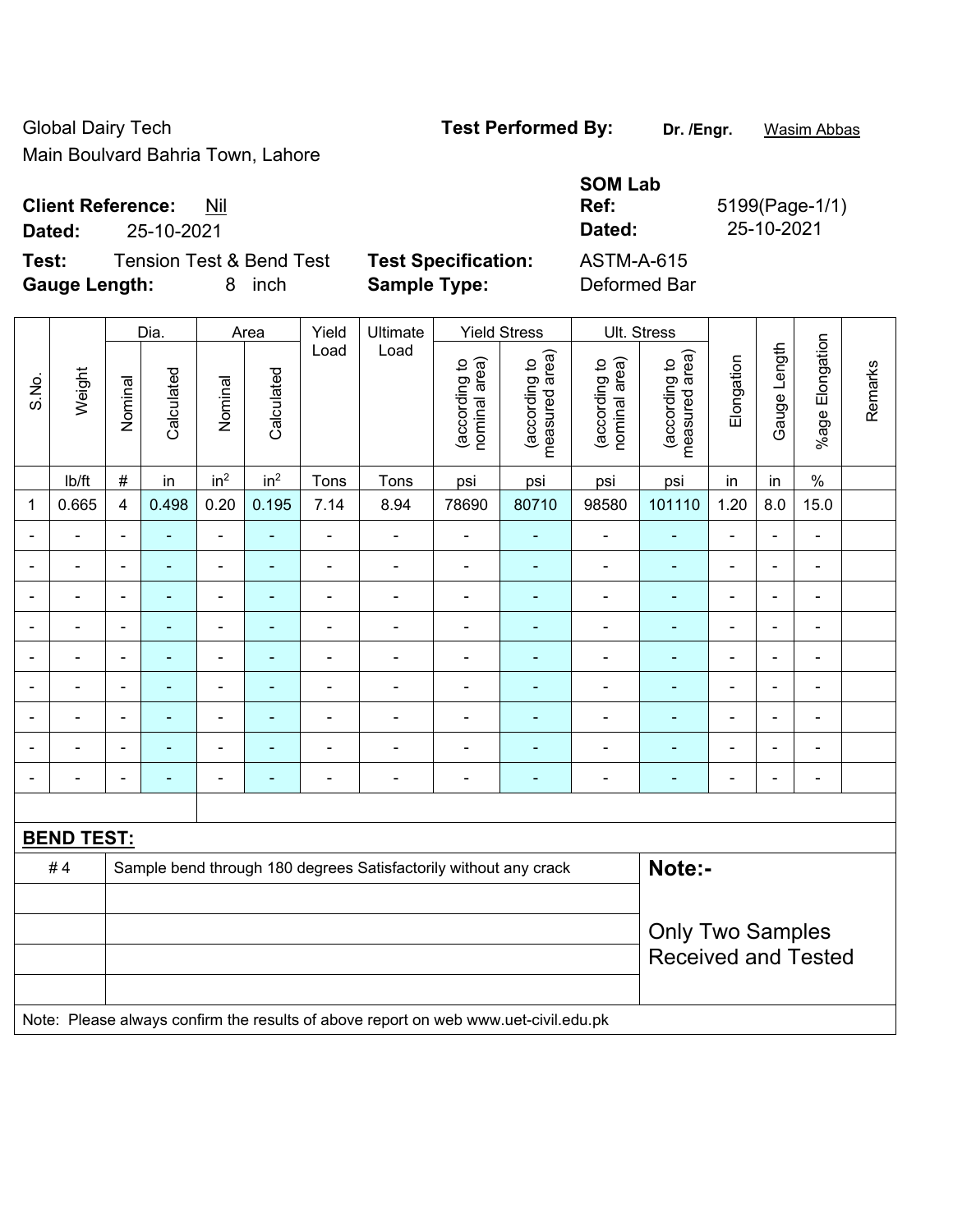Muhammad Shahbaz **Test Performed By: Dr. /Engr.** Wasim Abbas Imperium Hospitality (Pvt) Ltd. Lahore

**SOM Lab Ref:** 5200(Page-1/1)

**Client Reference:** IHPL/Steel/0136 **Dated:** 25-10-2021 **Dated:** 25-10-2021

**Test:** Tension Test & Bend Test **Test Specification:** ASTM-A-615 **Gauge Length:** 8 inch **Sample Type:** Deformed Bar

 $\mathbf{\overline{1}}$ 

 $\mathbf{\overline{1}}$ 

 $\top$ 

|                |                      |                | Dia.           |                          | Area            | Yield                        | Ultimate                                                                            |                                | <b>Yield Stress</b>                         |                                | Ult. Stress                                            |                          |              |                       |         |
|----------------|----------------------|----------------|----------------|--------------------------|-----------------|------------------------------|-------------------------------------------------------------------------------------|--------------------------------|---------------------------------------------|--------------------------------|--------------------------------------------------------|--------------------------|--------------|-----------------------|---------|
| S.No.          | Weight               | Nominal        | Calculated     | Nominal                  | Calculated      | Load                         | Load                                                                                | (according to<br>nominal area) | (according to<br>neasured area)<br>measured | (according to<br>nominal area) | (according to<br>measured area)                        | Elongation               | Gauge Length | Elongation<br>$%$ age | Remarks |
|                | lb/ft                | $\#$           | in             | in <sup>2</sup>          | in <sup>2</sup> | Tons                         | Tons                                                                                | psi                            | psi                                         | psi                            | psi                                                    | in                       | in           | $\%$                  |         |
| $\mathbf{1}$   | 0.672                | 4              | 0.501          | 0.20                     | 0.197           | 7.39                         | 9.81                                                                                | 81500                          | 82740                                       | 108140                         | 109780                                                 | 1.10                     | 8.0          | 13.8                  |         |
| $\overline{2}$ | 0.661                | 4              | 0.497          | 0.20                     | 0.194           | 7.16                         | 9.43                                                                                | 78910                          | 81350                                       | 103980                         | 107190                                                 | 1.20                     | 8.0          | 15.0                  |         |
| $\mathbf{3}$   | 0.664                | 4              | 0.498          | 0.20                     | 0.195           | 6.70                         | 8.02                                                                                | 73850                          | 75750                                       | 88470                          | 90740                                                  | 1.20                     | 8.0          | 15.0                  |         |
|                |                      |                |                |                          |                 |                              |                                                                                     |                                |                                             | $\blacksquare$                 | ٠                                                      |                          |              |                       |         |
|                |                      |                |                |                          |                 |                              |                                                                                     |                                |                                             |                                |                                                        |                          |              |                       |         |
|                |                      | $\blacksquare$ | -              | $\blacksquare$           | $\blacksquare$  | $\blacksquare$               | $\blacksquare$                                                                      | $\blacksquare$                 |                                             | $\blacksquare$                 | ۰                                                      | $\overline{\phantom{a}}$ |              | $\blacksquare$        |         |
|                |                      | $\blacksquare$ | ۰              | $\overline{\phantom{0}}$ | $\blacksquare$  | $\qquad \qquad \blacksquare$ | $\blacksquare$                                                                      | $\blacksquare$                 | $\overline{\phantom{0}}$                    | $\blacksquare$                 | ۰                                                      | $\overline{\phantom{a}}$ |              | $\overline{a}$        |         |
|                |                      | $\blacksquare$ | $\blacksquare$ | $\blacksquare$           | ٠               | $\blacksquare$               |                                                                                     |                                | ٠                                           | $\blacksquare$                 | ÷                                                      |                          |              | $\blacksquare$        |         |
|                |                      |                |                |                          |                 |                              |                                                                                     |                                |                                             |                                |                                                        |                          |              |                       |         |
|                |                      |                |                |                          |                 |                              |                                                                                     |                                |                                             |                                |                                                        |                          |              | $\blacksquare$        |         |
|                | <b>Witnessed By:</b> |                |                |                          |                 |                              | Rafi Ullah (IHPL) & Ali Hasnain Khan, Jr. Planing Engineer, Kingcrete Builders.     |                                |                                             |                                |                                                        |                          |              |                       |         |
|                | <b>BEND TEST:</b>    |                |                |                          |                 |                              |                                                                                     |                                |                                             |                                |                                                        |                          |              |                       |         |
|                | #4                   |                |                |                          |                 |                              | Sample bend through 180 degrees Satisfactorily without any crack                    |                                |                                             |                                | Note:-                                                 |                          |              |                       |         |
|                | #4                   |                |                |                          |                 |                              | Sample bend through 180 degrees Satisfactorily without any crack                    |                                |                                             |                                |                                                        |                          |              |                       |         |
|                |                      |                |                |                          |                 |                              |                                                                                     |                                |                                             |                                | <b>Only Five Samples</b><br><b>Received and Tested</b> |                          |              |                       |         |
|                |                      |                |                |                          |                 |                              | Note: Please always confirm the results of above report on web www.uet-civil.edu.pk |                                |                                             |                                |                                                        |                          |              |                       |         |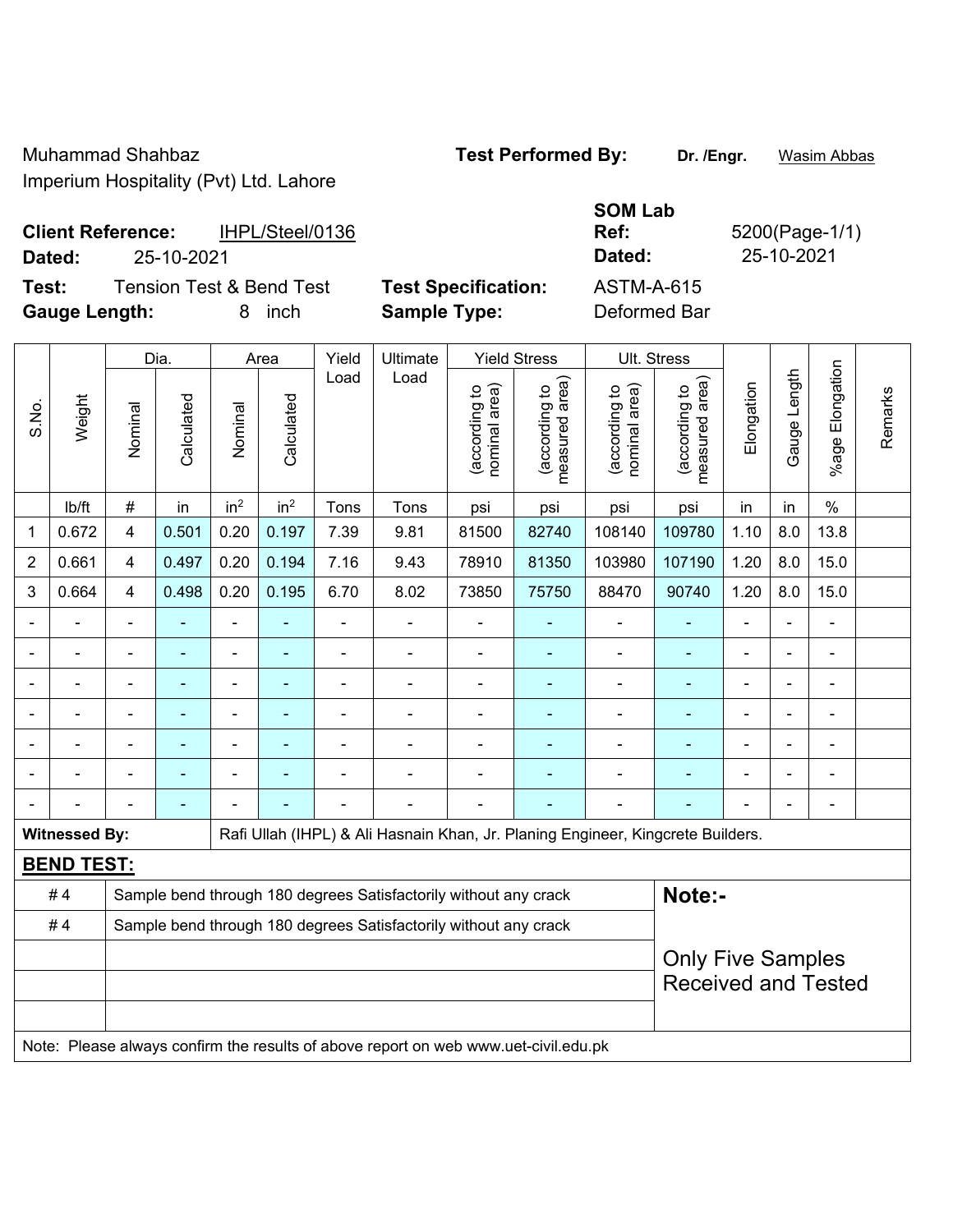Sub Divisional Officer **Test Performed By:** Dr. /Engr. **Wasim Abbas** Highway Sub Division, DG Khan

**Client Reference:** 2371

**Dated:** 27-08-2021 **Dated:** 25-10-2021

**Test:** Tension Test & Bend Test **Test Specification:** ASTM-A-615 **Gauge Length:** 8 inch **Sample Type:** Deformed Bar

**SOM Lab Ref:** 5202(Page-1/1)

|                |                   | Dia.                                                             |            | Area            |                 | Yield | Ultimate                                                                            | <b>Yield Stress</b>            |                                 | Ult. Stress                    |                                 |            |              |                       |         |
|----------------|-------------------|------------------------------------------------------------------|------------|-----------------|-----------------|-------|-------------------------------------------------------------------------------------|--------------------------------|---------------------------------|--------------------------------|---------------------------------|------------|--------------|-----------------------|---------|
| S.No.          | Weight            | Nominal                                                          | Calculated | Nominal         | Calculated      | Load  | Load                                                                                | nominal area)<br>(according to | (according to<br>measured area) | (according to<br>nominal area) | (according to<br>measured area) | Elongation | Gauge Length | Elongation<br>$%$ age | Remarks |
|                | lb/ft             | $\#$                                                             | in         | in <sup>2</sup> | in <sup>2</sup> | Tons  | Tons                                                                                | psi                            | psi                             | psi                            | psi                             | in         | in           | $\frac{0}{0}$         |         |
| 1              | 2.660             | 8                                                                | 0.998      | 0.79            | 0.782           | 23.34 | 34.83                                                                               | 65170                          | 65840                           | 97240                          | 98240                           | 1.50       | 8.0          | 18.8                  |         |
| $\overline{2}$ | 2.661             | 8                                                                | 0.998      | 0.79            | 0.782           | 23.39 | 34.86                                                                               | 65310                          | 65980                           | 97330                          | 98320                           | 1.60       | 8.0          | 20.0                  |         |
| 3              | 1.516             | $6\phantom{a}$                                                   | 0.754      | 0.44            | 0.446           | 13.93 | 20.15                                                                               | 69850                          | 68910                           | 101020                         | 99660                           | 1.70       | 8.0          | 21.3                  |         |
| 4              | 1.522             | $6\phantom{a}$                                                   | 0.754      | 0.44            | 0.447           | 13.93 | 20.18                                                                               | 69850                          | 68760                           | 101170                         | 99580                           | 1.60       | 8.0          | 20.0                  |         |
| 5              | 0.666             | 4                                                                | 0.500      | 0.20            | 0.196           | 6.03  | 8.89                                                                                | 66550                          | 67910                           | 98020                          | 100020                          | 1.40       | 8.0          | 17.5                  |         |
| 6              | 0.662             | $\overline{4}$                                                   | 0.498      | 0.20            | 0.195           | 6.07  | 8.89                                                                                | 66890                          | 68600                           | 98020                          | 100530                          | 1.40       | 8.0          | 17.5                  |         |
|                |                   | $\blacksquare$                                                   |            | $\blacksquare$  |                 | ä,    | ÷                                                                                   | ÷,                             |                                 | $\overline{\phantom{a}}$       | $\blacksquare$                  | L,         |              | ÷,                    |         |
|                |                   | ä,                                                               | ä,         | ÷,              |                 | L,    | ÷                                                                                   | $\blacksquare$                 |                                 | $\blacksquare$                 | ÷                               | L,         |              | ÷,                    |         |
|                |                   |                                                                  |            |                 |                 |       | $\blacksquare$                                                                      |                                |                                 |                                |                                 |            |              |                       |         |
|                |                   |                                                                  |            |                 |                 |       | ÷                                                                                   | $\blacksquare$                 |                                 |                                | ۰                               |            |              | $\blacksquare$        |         |
|                |                   |                                                                  |            |                 |                 |       |                                                                                     |                                |                                 |                                |                                 |            |              |                       |         |
|                | <b>BEND TEST:</b> |                                                                  |            |                 |                 |       |                                                                                     |                                |                                 |                                |                                 |            |              |                       |         |
|                | # 8               |                                                                  |            |                 |                 |       | Sample bend through 180 degrees Satisfactorily without any crack                    |                                |                                 |                                | Note:-                          |            |              |                       |         |
|                | #6                |                                                                  |            |                 |                 |       | Sample bend through 180 degrees Satisfactorily without any crack                    |                                |                                 |                                |                                 |            |              |                       |         |
|                | #4                | Sample bend through 180 degrees Satisfactorily without any crack |            |                 |                 |       |                                                                                     |                                |                                 |                                | <b>Only Nine Samples</b>        |            |              |                       |         |
|                |                   |                                                                  |            |                 |                 |       |                                                                                     |                                |                                 | <b>Received and Tested</b>     |                                 |            |              |                       |         |
|                |                   |                                                                  |            |                 |                 |       |                                                                                     |                                |                                 |                                |                                 |            |              |                       |         |
|                |                   |                                                                  |            |                 |                 |       | Note: Please always confirm the results of above report on web www.uet-civil.edu.pk |                                |                                 |                                |                                 |            |              |                       |         |